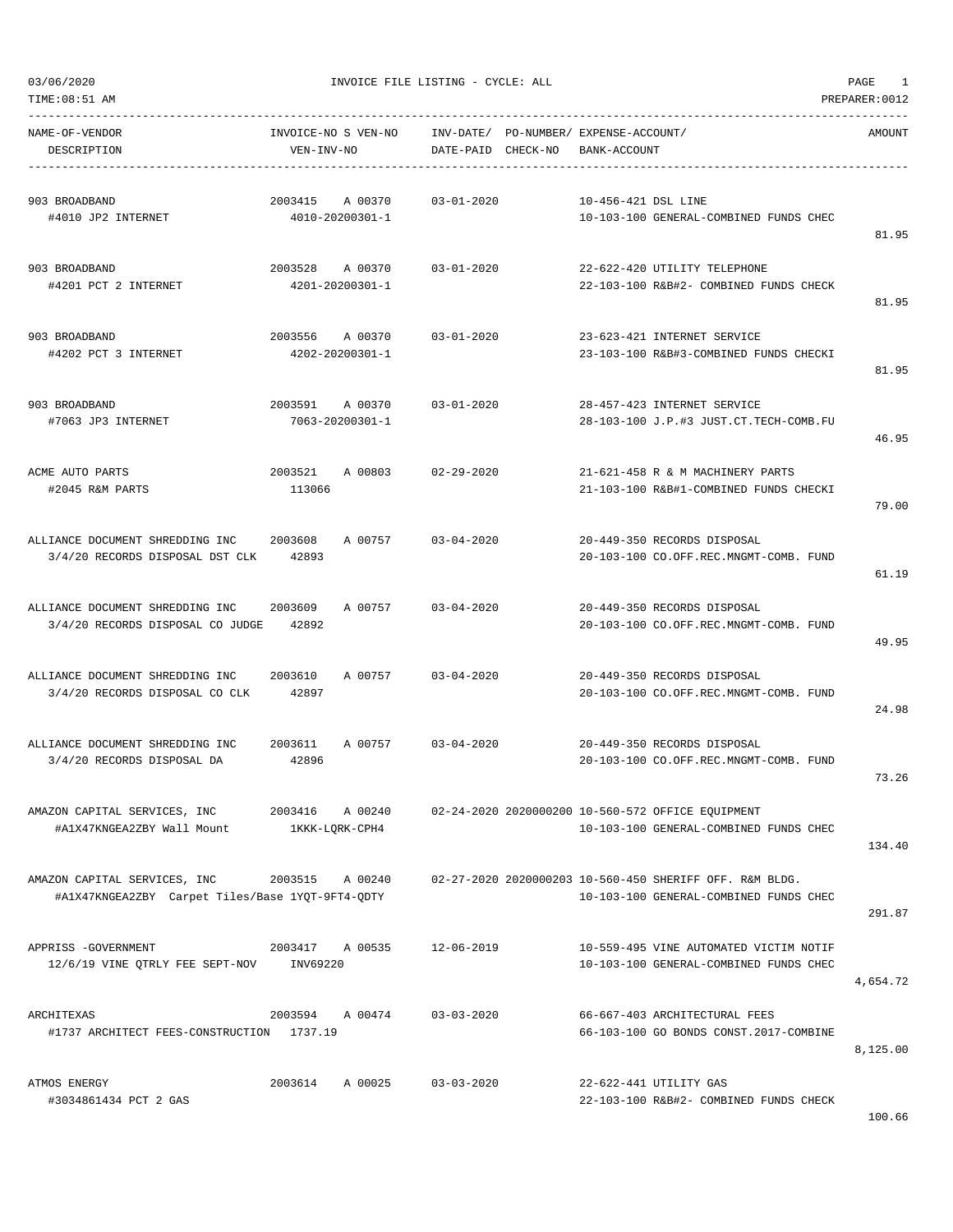$03/06/2020$  PAGE 2

| TIME: 08:51 AM                                         |            |                     |                                 |                                                                           | PREPARER: 0012 |
|--------------------------------------------------------|------------|---------------------|---------------------------------|---------------------------------------------------------------------------|----------------|
| NAME-OF-VENDOR<br>DESCRIPTION                          | VEN-INV-NO | INVOICE-NO S VEN-NO | INV-DATE/<br>DATE-PAID CHECK-NO | PO-NUMBER/ EXPENSE-ACCOUNT/<br>BANK-ACCOUNT                               | AMOUNT         |
| BOIS D'ARC MUD<br>#549 PCT 3 WATER                     | 2003557    | A 00017             | $02 - 26 - 2020$                | 23-623-442 UTILITY WATER<br>23-103-100 R&B#3-COMBINED FUNDS CHECKI        | 32.21          |
| BONHAM, CITY OF<br>#209-0092738-001 CO BLDG WATER/SEWE | 2003418    | A 00046             | $02 - 27 - 2020$                | 10-511-442 UTILITIES WATER<br>10-103-100 GENERAL-COMBINED FUNDS CHEC      | 102.83         |
| BONHAM, CITY OF<br>#204-0041415-002 CO-OP WATER/SEWE   | 2003419    | A 00046             | $02 - 27 - 2020$                | 10-512-442 UTILITIES WATER<br>10-103-100 GENERAL-COMBINED FUNDS CHEC      | 66.30          |
| BONHAM, CITY OF<br>#208-0082528-001 AGRILIFE WATER/SEW | 2003420    | A 00046             | $02 - 27 - 2020$                | 10-516-442 UTILITIES WATER<br>10-103-100 GENERAL-COMBINED FUNDS CHEC      | 57.08          |
| BONHAM, CITY OF<br>#204-0041265-003 TURNER WATER/SEW   | 2003421    | A 00046             | $02 - 27 - 2020$                | 10-518-442 UTILITIES WATER<br>10-103-100 GENERAL-COMBINED FUNDS CHEC      | 57.08          |
| BONHAM, CITY OF<br>#204-0041265-003 TURNER TRASH       | 2003422    | A 00046             | $02 - 27 - 2020$                | 10-518-443 TRASH PICKUP SERVICE<br>10-103-100 GENERAL-COMBINED FUNDS CHEC | 18.38          |
| BONHAM, CITY OF<br>#214-0043011-001 SHERIFF TRASH      | 2003423    | A 00046             | $02 - 27 - 2020$                | 10-560-443 SHERIFF TRASH PICKUP<br>10-103-100 GENERAL-COMBINED FUNDS CHEC | 116.54         |
| BONHAM, CITY OF<br>#214-0043011-001 SHERIFF WATER/SEWE | 2003424    | A 00046             | $02 - 27 - 2020$                | 10-560-442 UTILITIES WATER<br>10-103-100 GENERAL-COMBINED FUNDS CHEC      | 141.73         |
| BONHAM, CITY OF<br>#209-0093037-002 200E1ST WATER/SEWE | 2003425    | A 00046             | $02 - 27 - 2020$                | 10-518-442 UTILITIES WATER<br>10-103-100 GENERAL-COMBINED FUNDS CHEC      | 144.42         |
| BONHAM, CITY OF<br>#209-0093037-002 200E1ST TRASH      | 2003426    | A 00046             | $02 - 27 - 2020$                | 10-518-443 TRASH PICKUP SERVICE<br>10-103-100 GENERAL-COMBINED FUNDS CHEC | 18.38          |
| BONHAM, CITY OF<br>#205-0050150-001 S ANNEX TRASH      | 2003427    | A 00046             | $02 - 27 - 2020$                | 10-513-443 TRASH PICKUP SERVICE<br>10-103-100 GENERAL-COMBINED FUNDS CHEC | 84.26          |
| BONHAM, CITY OF<br>#205-0050150-001 S ANNEX WATER/SEWE | 2003428    | A 00046             | $02 - 27 - 2020$                | 10-513-442 UTILITIES WATER<br>10-103-100 GENERAL-COMBINED FUNDS CHEC      | 116.45         |
| BONHAM, CITY OF<br>#209-0092739-001 TDHS WATER/SEWE    | 2003429    | A 00046             | $02 - 27 - 2020$                | 10-640-442 UTILITIES WATER<br>10-103-100 GENERAL-COMBINED FUNDS CHEC      | 325.72         |
| BONHAM, CITY OF<br>#209-0092739-001 TDHS TRASH         | 2003430    | A 00046             | $02 - 27 - 2020$                | 10-640-443 TRASH PICK-UP<br>10-103-100 GENERAL-COMBINED FUNDS CHEC        |                |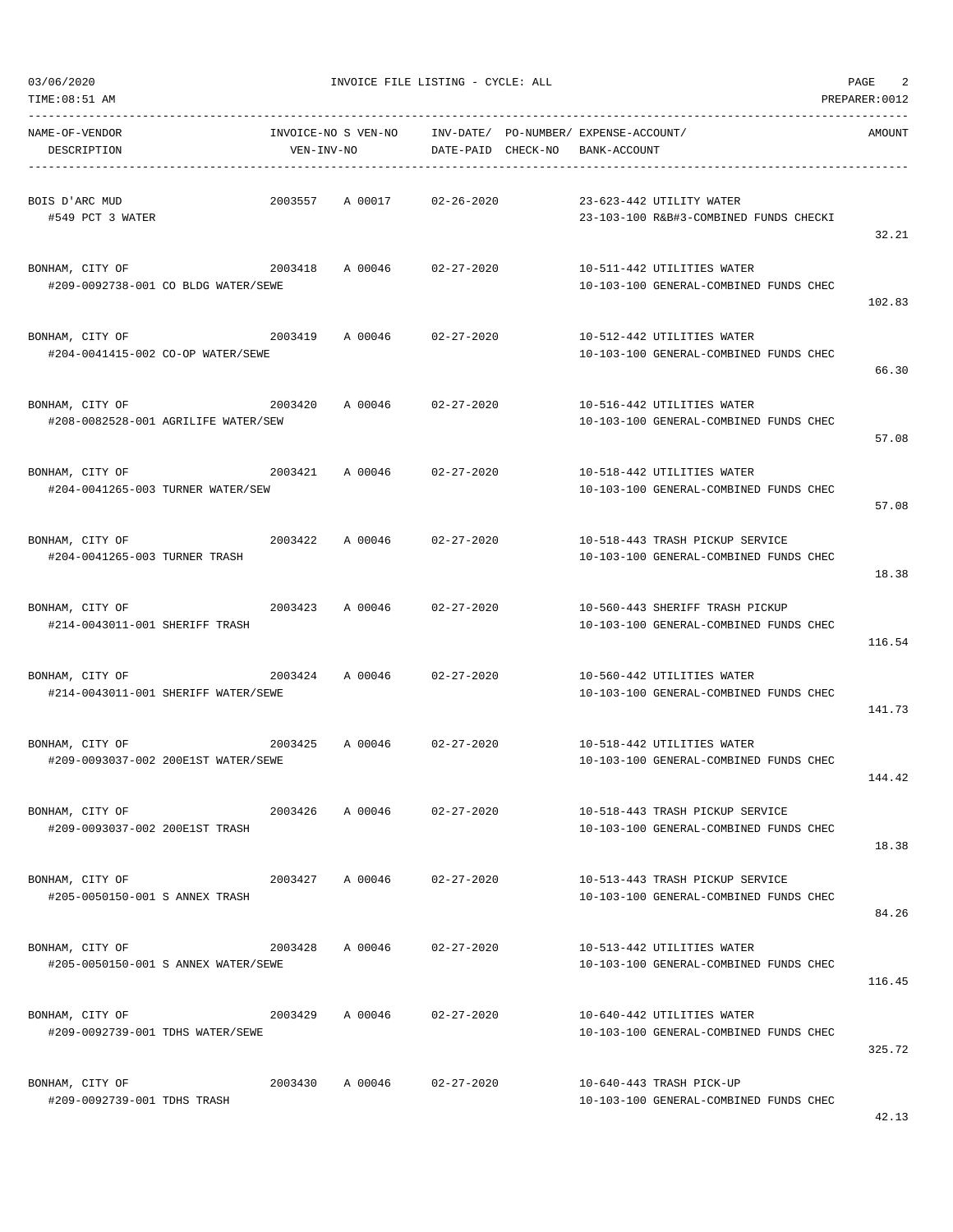|  | 03/06/2020 |  |
|--|------------|--|

| NAME-OF-VENDOR<br>DESCRIPTION                                                   | INVOICE-NO S VEN-NO<br>VEN-INV-NO |                            | DATE-PAID CHECK-NO | INV-DATE/ PO-NUMBER/ EXPENSE-ACCOUNT/ | BANK-ACCOUNT        |                                                                                              | AMOUNT |
|---------------------------------------------------------------------------------|-----------------------------------|----------------------------|--------------------|---------------------------------------|---------------------|----------------------------------------------------------------------------------------------|--------|
| BONHAM, CITY OF<br>#209-0092739-001 CO BLDG TRASH                               | 2003431                           | A 00046                    | $02 - 27 - 2020$   |                                       |                     | 10-511-443 TRASH PICK-UP SERVICE<br>10-103-100 GENERAL-COMBINED FUNDS CHEC                   | 42.13  |
| BONHAM, CITY OF<br>#209-0092863-001 800 E 2ND TRASH                             | 2003432                           | A 00046 02-27-2020         |                    |                                       |                     | 10-518-443 TRASH PICKUP SERVICE<br>10-103-100 GENERAL-COMBINED FUNDS CHEC                    | 65.43  |
| BONHAM, CITY OF<br>#204-0041367-001 CH TRASH                                    |                                   | 2003433 A 00046 02-27-2020 |                    |                                       |                     | 10-510-443 TRASH PICK-UP<br>10-103-100 GENERAL-COMBINED FUNDS CHEC                           | 84.26  |
| BONHAM, CITY OF<br>#209-0092782-001 PCT 4 WATER/SEWER                           | 2003566                           | A 00046                    | $02 - 27 - 2020$   |                                       |                     | 24-624-442 UTILITY WATER<br>24-103-100 R&B#4- COMBINED FUNDS CHECK                           | 57.08  |
| BORSERINE LAW<br>FA-19-44115 MORENO/SANCHEZ DST CT M                            |                                   | 2003434 A 00443 02-22-2020 |                    |                                       |                     | 10-435-442 OTHER PROFESSIONAL SERV.<br>10-103-100 GENERAL-COMBINED FUNDS CHEC                | 420.00 |
| BRANNAN, QUIENCY SMITH<br>2003435<br>FA-19-44487 BARBER DST CT                  |                                   | A 00725                    | $02 - 23 - 2020$   |                                       |                     | 10-435-436 ATTORNEY FEES- CPS CASES<br>10-103-100 GENERAL-COMBINED FUNDS CHEC                | 224.00 |
| BRESE-LEBRON LAW, PLLC<br>FA-19-44524 LINGELBACH DST CT                         |                                   | 2003436 A 00449            | 02-27-2020         |                                       |                     | 10-435-436 ATTORNEY FEES- CPS CASES<br>10-103-100 GENERAL-COMBINED FUNDS CHEC                | 289.00 |
| BRESE-LEBRON LAW, PLLC<br>CR-19-27086 WALLACE DST CT                            |                                   | 2003437 A 00449 02-25-2020 |                    |                                       |                     | 10-435-437 ATTORNEY FEES<br>10-103-100 GENERAL-COMBINED FUNDS CHEC                           | 238.00 |
| CINTAS CORPORATION #163<br>2003622<br>#13494452 PCT 2 FEB UNIFORMS              |                                   | A 00581 02-29-2020         |                    |                                       | 22-622-395 UNIFORMS | 22-103-100 R&B#2- COMBINED FUNDS CHECK                                                       | 252.23 |
| CINTAS CORPORATION #163<br>#13494346 PCT 4 FEB UNIFORMS                         | 2003624                           | A 00581                    | $02 - 29 - 2020$   |                                       |                     | 24-624-395 EMPLOYEE UNIFORMS<br>24-103-100 R&B#4- COMBINED FUNDS CHECK                       | 237.19 |
| CIRCLE STAR OUICK LUBE & TIRE<br>1/22/20 2015 FORD - CONST#2                    | 2003438<br>11-0159096             | A 00610                    | $01 - 22 - 2020$   |                                       | 10-552-454 R&M AUTO | 10-103-100 GENERAL-COMBINED FUNDS CHEC                                                       | 7.00   |
| CIRCLE STAR OUICK LUBE & TIRE<br>1/22/20 2011 CHEV UNIT 5514                    | 2003439<br>11-0159087             | A 00610                    | $01 - 22 - 2020$   |                                       |                     | 10-560-454 R & M AUTOMOBILES<br>10-103-100 GENERAL-COMBINED FUNDS CHEC                       | 12.00  |
| CIRCLE STAR QUICK LUBE & TIRE<br>1/22/20 2016 FORD UNIT 7622 Sensors 11-0159101 | 2003440                           | A 00610                    |                    |                                       |                     | 01-22-2020 2020000142 10-560-454 R & M AUTOMOBILES<br>10-103-100 GENERAL-COMBINED FUNDS CHEC | 236.90 |
| CIRCLE STAR QUICK LUBE & TIRE<br>1/23/20 2017 FORD UNIT 4017                    | 2003441<br>11-0159138             | A 00610                    |                    |                                       |                     | 01-23-2020 2020000142 10-560-454 R & M AUTOMOBILES<br>10-103-100 GENERAL-COMBINED FUNDS CHEC |        |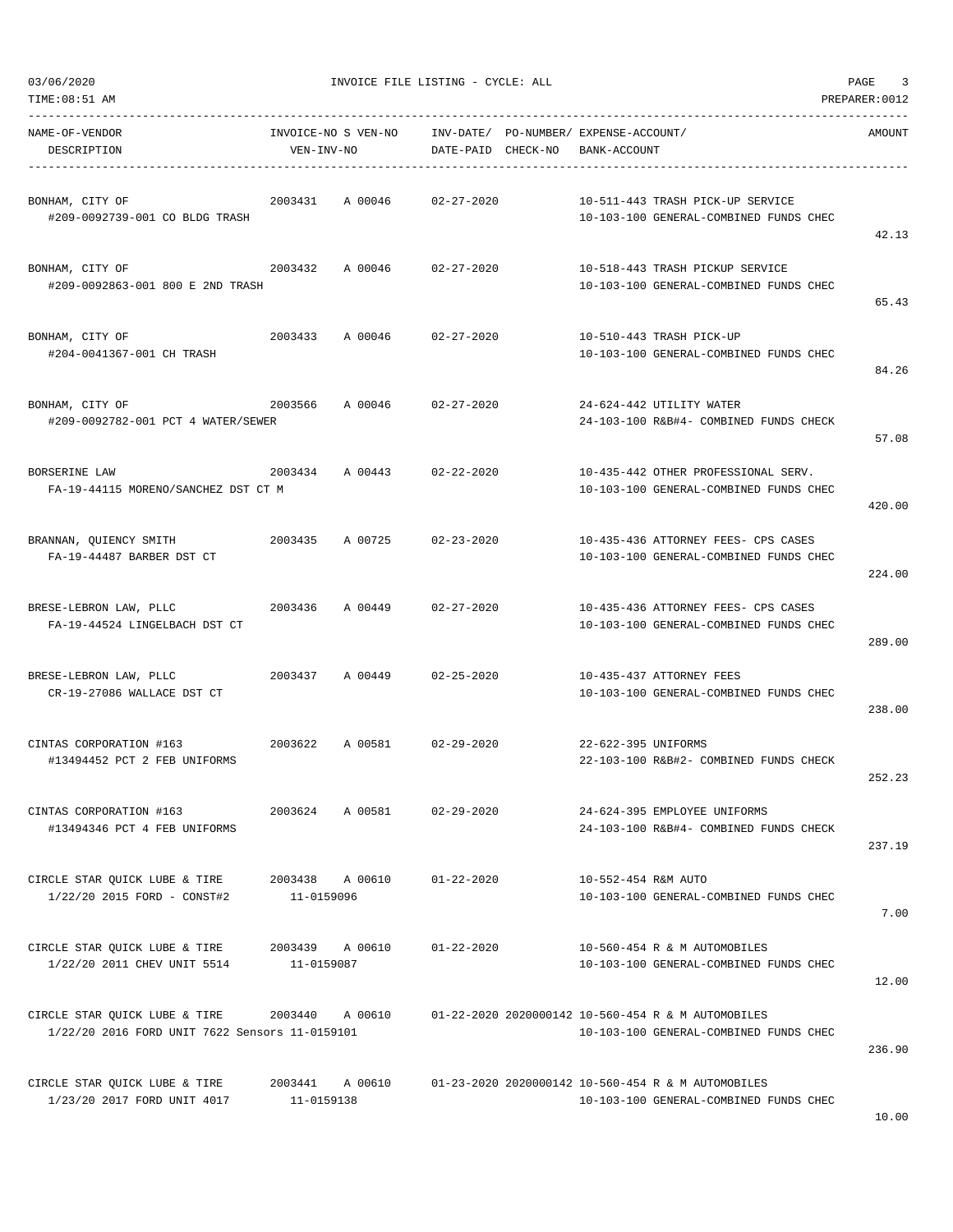| TIME:U8:51 AM |  |  |  |
|---------------|--|--|--|
|               |  |  |  |

| NAME-OF-VENDOR<br>DESCRIPTION                                                             | INVOICE-NO S VEN-NO<br>VEN-INV-NO        | INV-DATE/ PO-NUMBER/ EXPENSE-ACCOUNT/<br>DATE-PAID CHECK-NO | BANK-ACCOUNT                                                                                                 | AMOUNT   |
|-------------------------------------------------------------------------------------------|------------------------------------------|-------------------------------------------------------------|--------------------------------------------------------------------------------------------------------------|----------|
| CIRCLE STAR QUICK LUBE & TIRE<br>1/28/2020 2019 FORD TRUCK UNIT 4897 11-0159419           | 2003442 A 00610                          | $01 - 28 - 2020$                                            | 10-560-454 R & M AUTOMOBILES<br>10-103-100 GENERAL-COMBINED FUNDS CHEC                                       | 38.00    |
| CIRCLE STAR QUICK LUBE & TIRE<br>1/29/20 2017 FORD UNIT 1113                              | 11-0159474                               |                                                             | 2003443 A 00610 01-29-2020 2020000165 10-560-454 R & M AUTOMOBILES<br>10-103-100 GENERAL-COMBINED FUNDS CHEC | 205.92   |
| CIRCLE STAR OUICK LUBE & TIRE<br>2/3/20 2018 FORD UNIT 1068                               | 2003444 A 00610<br>11-0159765            |                                                             | 02-03-2020 2020000179 10-560-454 R & M AUTOMOBILES<br>10-103-100 GENERAL-COMBINED FUNDS CHEC                 | 441.68   |
| CIRCLE STAR QUICK LUBE & TIRE<br>2/4/20 2017 FORD UNIT 4017                               | 2003445 A 00610 02-04-2020<br>11-0159783 |                                                             | 10-560-454 R & M AUTOMOBILES<br>10-103-100 GENERAL-COMBINED FUNDS CHEC                                       | 36.00    |
| CIRCLE STAR QUICK LUBE & TIRE<br>2/5/20 2017 FORD UNIT 4017                               | 2003446 A 00610 02-05-2020<br>11-0159883 |                                                             | 10-560-454 R & M AUTOMOBILES<br>10-103-100 GENERAL-COMBINED FUNDS CHEC                                       | 358.97   |
| CIRCLE STAR QUICK LUBE & TIRE 2003447 A 00610 02-11-2020<br>2/11/20 2018 FORD UNIT 4599   | 11-0160217                               |                                                             | 10-560-454 R & M AUTOMOBILES<br>10-103-100 GENERAL-COMBINED FUNDS CHEC                                       | 30.00    |
| CIRCLE STAR QUICK LUBE & TIRE 2003448 A 00610<br>2/12/20 2018 FORD UNIT 1068              | 11-0160253                               | $02 - 12 - 2020$                                            | 10-560-454 R & M AUTOMOBILES<br>10-103-100 GENERAL-COMBINED FUNDS CHEC                                       | 34.50    |
| CIRCLE STAR OUICK LUBE & TIRE<br>2/13/20 2018 FORD UNIT 6384                              | 2003449 A 00610<br>11-0160315            | $02 - 13 - 2020$                                            | 10-560-454 R & M AUTOMOBILES<br>10-103-100 GENERAL-COMBINED FUNDS CHEC                                       | 51.50    |
| CIRCLE STAR OUICK LUBE & TIRE $2003450$ A 00610 02-13-2020<br>2/13/20 2017 FORD UNIT 1113 | 11-0160350                               |                                                             | 10-560-454 R & M AUTOMOBILES<br>10-103-100 GENERAL-COMBINED FUNDS CHEC                                       | 37.50    |
| CIRCLE STAR QUICK LUBE & TIRE<br>2/14/20 2011 CHEV UNIT 4878                              | 2003451<br>A 00610<br>11-0160432         | $02 - 14 - 2020$                                            | 10-560-454 R & M AUTOMOBILES<br>10-103-100 GENERAL-COMBINED FUNDS CHEC                                       | 10.00    |
| CIRCLE STAR OUICK LUBE & TIRE<br>2/19/20 2016 FORD UNIT 7622                              | 2003452 A 00610<br>11-0160642            | $02 - 19 - 2020$                                            | 10-560-454 R & M AUTOMOBILES<br>10-103-100 GENERAL-COMBINED FUNDS CHEC                                       | 41.50    |
| CIRCLE STAR QUICK LUBE & TIRE<br>2/19/20 2018 FORD UNIT 4599                              | 2003453 A 00610<br>11-0160643            | $02 - 19 - 2020$                                            | 10-560-454 R & M AUTOMOBILES<br>10-103-100 GENERAL-COMBINED FUNDS CHEC                                       | 36.00    |
| CITY AUTO PARTS<br>#7451 R&M PARTS                                                        | 2003529<br>A 00592                       | $02 - 26 - 2020$                                            | 22-622-458 R & M MACHINERY PARTS<br>22-103-100 R&B#2- COMBINED FUNDS CHECK                                   | 246.65   |
| CO-OPERATIVE GIN CO.<br>#FANN#3 WAREHOUSE MATERIAL                                        | 2003607 A 00052<br>098704                | $02 - 05 - 2020$                                            | 19-450-400 RECORDS STORAGE SHELVING<br>19-103-100 DIST.CLK.REC.MNGMT-COMB.FUN                                | 1,096.85 |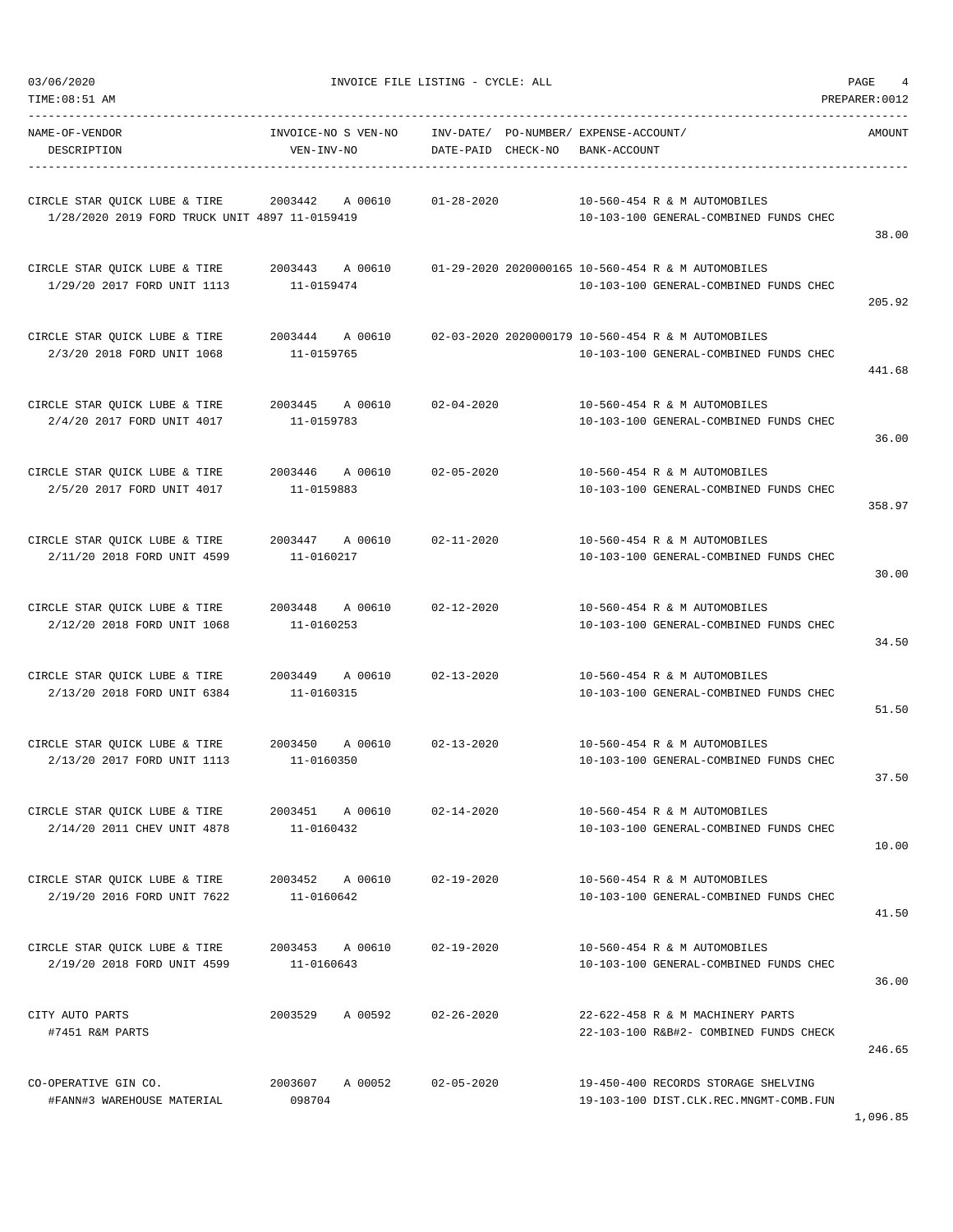| NAME-OF-VENDOR<br>DESCRIPTION                                                | VEN-INV-NO        | INVOICE-NO S VEN-NO        | DATE-PAID CHECK-NO | INV-DATE/ PO-NUMBER/ EXPENSE-ACCOUNT/<br>BANK-ACCOUNT                          | AMOUNT   |
|------------------------------------------------------------------------------|-------------------|----------------------------|--------------------|--------------------------------------------------------------------------------|----------|
| CO-OPERATIVE GIN CO.<br>#FANN#3 SHOP SUPPLY                                  | 2003616           | A 00052                    | 02-29-2020         | 23-623-340 SHOP SUPPLIES<br>23-103-100 R&B#3-COMBINED FUNDS CHECKI             | 49.13    |
| CO-OPERATIVE GIN CO.<br>#FANN#3 R&M PARTS                                    |                   | 2003617 A 00052 02-29-2020 |                    | 23-623-458 R & M MACHINERY PARTS<br>23-103-100 R&B#3-COMBINED FUNDS CHECKI     | 371.65   |
| CO-OPERATIVE GIN CO.<br>#FANN#3 GAS/OIL                                      | 2003618           | A 00052                    | $02 - 29 - 2020$   | 23-623-457 R & M MACHINERY GAS & OIL<br>23-103-100 R&B#3-COMBINED FUNDS CHECKI | 16.05    |
| CO-OPERATIVE GIN CO.<br>#FANN#3 R&M TIRE                                     |                   | 2003619 A 00052            | 02-29-2020         | 23-623-459 R & M MACH. TIRES & TUBES<br>23-103-100 R&B#3-COMBINED FUNDS CHECKI | 488.00   |
| COLLISION 1ST<br>2/27/20 TRANSPORT VAN UNIT 6384 16595A                      |                   | 2003454 A 00766            | 02-27-2020         | 10-560-454 R & M AUTOMOBILES<br>10-103-100 GENERAL-COMBINED FUNDS CHEC         | 275.00   |
| COLLISION 1ST<br>2/21/20 2014 DODGE UNIT 2479 191163                         | 2003455           | A 00766 02-21-2020         |                    | 10-560-454 R & M AUTOMOBILES<br>10-103-100 GENERAL-COMBINED FUNDS CHEC         | 1,651.85 |
| CORRECTIONS SOFTWARE SOLUTIONS, LP 2003456<br>3/1/20 APRIL COMPUTER SOFTWARE | 47861             | A 00727                    | $03 - 01 - 2020$   | 10-573-453 COMPUTER SOFTWARE<br>10-103-100 GENERAL-COMBINED FUNDS CHEC         | 107.00   |
| COUNTY JUDGES & COMM ASSOC OF TX 2003457 A<br>2020 ANNUAL DUES               |                   |                            | $02 - 20 - 2020$   | 10-400-481 DUES<br>10-103-100 GENERAL-COMBINED FUNDS CHEC                      | 300.00   |
| COUNTY JUDGES & COMM ASSOC OF TX 2003522 A<br>2020 ANNUAL DUES               |                   |                            | 02-20-2020         | 21-621-481 DUES<br>21-103-100 R&B#1-COMBINED FUNDS CHECKI                      | 300.00   |
| COUNTY JUDGES & COMM ASSOC OF TX<br>2020 ANNUAL DUES                         | 2003530           | $\mathbb{A}$               | $02 - 20 - 2020$   | 22-622-481 DUES<br>22-103-100 R&B#2- COMBINED FUNDS CHECK                      | 300.00   |
| COUNTY JUDGES & COMM ASSOC OF TX<br>2020 ANNUAL DUES                         | 2003567 A         |                            | $02 - 20 - 2020$   | 24-624-481 DUES<br>24-103-100 R&B#4- COMBINED FUNDS CHECK                      | 300.00   |
| COUNTY JUDGES & COMM ASSOC OF TX<br>2020 ANNUAL DUES                         | 2003568           | $\mathbb{A}$               | $02 - 20 - 2020$   | 23-623-481 DUES<br>23-103-100 R&B#3-COMBINED FUNDS CHECKI                      | 300.00   |
| CROSSROADS HARDWARE<br>#FANNIN2 SHOP SUPPLY                                  | 2003531<br>V43639 | A 00055                    | $02 - 25 - 2020$   | 22-622-340 SHOP SUPPLIES<br>22-103-100 R&B#2- COMBINED FUNDS CHECK             | 15.99    |
| CROSSROADS HARDWARE<br>#FANNIN4 OXYGEN/ACETYLENE                             | 2003569<br>V45267 | A 00055                    | $02 - 25 - 2020$   | 24-624-343 R & B MAT. HARDWRE & LUMB<br>24-103-100 R&B#4- COMBINED FUNDS CHECK | 117 15   |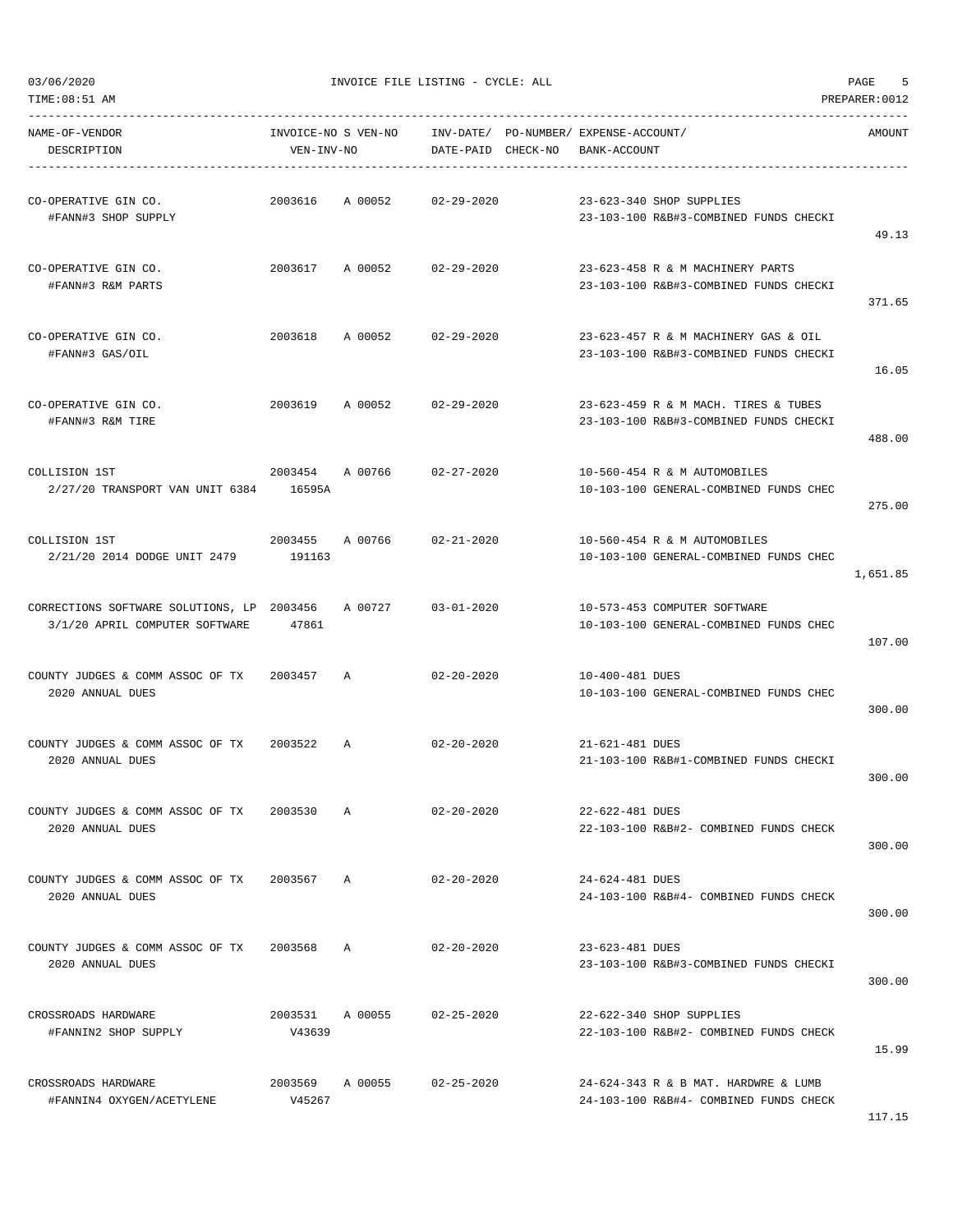| TIME:08:51 AM                                             |                                   |                                    |                                                                                            | PREPARER: 0012 |
|-----------------------------------------------------------|-----------------------------------|------------------------------------|--------------------------------------------------------------------------------------------|----------------|
| NAME-OF-VENDOR<br>DESCRIPTION                             | INVOICE-NO S VEN-NO<br>VEN-INV-NO | INV-DATE/<br>DATE-PAID<br>CHECK-NO | PO-NUMBER/ EXPENSE-ACCOUNT/<br>BANK-ACCOUNT                                                | AMOUNT         |
| DAVIS, CLINE<br>3/1/20 WRIGHT ASSESSMENT                  | A 00568<br>2003593                | $03 - 01 - 2020$                   | 59-425-442 PROFESSIONAL SERVICES<br>59-103-100 DRUG COURT-COMBINED FUNDS                   | 550.00         |
| DEALERS ELECTRICAL SUPPLY<br>#277886 T12 Light Bulbs (12) | 2003458<br>Α<br>4608152-00        |                                    | 02-21-2020 2020000196 10-511-450 R & M BUILDING<br>10-103-100 GENERAL-COMBINED FUNDS CHEC  | 34.08          |
| DELL MARKETING L.P.<br>#33874740 Toner                    | 2003460<br>A 00696<br>10378083669 |                                    | 03-02-2020 2020000206 10-590-310 OFFICE SUPPLIES<br>10-103-100 GENERAL-COMBINED FUNDS CHEC | 124.44         |
| DM TRUCKING, LLC<br>2/17/20 ROCK & GRAVEL-HAULING         | 2003570<br>A 00096<br>1792        | $02 - 17 - 2020$                   | 24-624-341 R & B MAT, ROCK & GRAVEL<br>24-103-100 R&B#4- COMBINED FUNDS CHECK              | 6,303.19       |
| DOLESE BROS. CO.<br>#FAN582 ROCK & GRAVEL                 | 2003532<br>A 00200<br>AG20012875  | $02 - 03 - 2020$                   | 22-622-341 R & B MAT. ROCK & GRAVEL<br>22-103-100 R&B#2- COMBINED FUNDS CHECK              | 165.27         |
| DOLESE BROS. CO.<br>#FAN582 ROCK & GRAVEL                 | 2003533<br>A 00200<br>AG20012876  | $02 - 03 - 2020$                   | 22-622-341 R & B MAT. ROCK & GRAVEL<br>22-103-100 R&B#2- COMBINED FUNDS CHECK              | 214.12         |
| DOLESE BROS. CO.<br>#FAN582 ROCK & GRAVEL                 | 2003534 A 00200<br>AG20013551     | $02 - 04 - 2020$                   | 22-622-341 R & B MAT. ROCK & GRAVEL<br>22-103-100 R&B#2- COMBINED FUNDS CHECK              | 2,293.28       |
| DOLESE BROS. CO.<br>#FAN582 ROCK & GRAVEL                 | 2003535<br>A 00200<br>AG20013837  | $02 - 05 - 2020$                   | 22-622-341 R & B MAT. ROCK & GRAVEL<br>22-103-100 R&B#2- COMBINED FUNDS CHECK              | 1,351.71       |
| DOLESE BROS. CO.<br>#FAN582 ROCK & GRAVEL                 | 2003536<br>A 00200<br>AG20014027  | $02 - 06 - 2020$                   | 22-622-341 R & B MAT. ROCK & GRAVEL<br>22-103-100 R&B#2- COMBINED FUNDS CHECK              | 1,344.55       |
| DOLESE BROS. CO.<br>#FAN582 ROCK & GRAVEL                 | 2003537 A 00200<br>AG20014501     | $02 - 07 - 2020$                   | 22-622-341 R & B MAT. ROCK & GRAVEL<br>22-103-100 R&B#2- COMBINED FUNDS CHECK              | 234.03         |
| DOLESE BROS. CO.<br>#FAN582 ROCK & GRAVEL                 | 2003538 A 00200<br>AG20015231     | $02 - 10 - 2020$                   | 22-622-341 R & B MAT. ROCK & GRAVEL<br>22-103-100 R&B#2- COMBINED FUNDS CHECK              | 1,310.61       |
| DOLESE BROS. CO.<br>#FAN582 ROCK & GRAVEL                 | 2003539 A 00200<br>AG20015819     | $02 - 11 - 2020$                   | 22-622-341 R & B MAT. ROCK & GRAVEL<br>22-103-100 R&B#2- COMBINED FUNDS CHECK              | 1,327.82       |
| DOLESE BROS. CO.<br>#FAN582 ROCK & GRAVEL                 | 2003540 A 00200<br>AG20016252     | $02 - 12 - 2020$                   | 22-622-341 R & B MAT. ROCK & GRAVEL<br>22-103-100 R&B#2- COMBINED FUNDS CHECK              | 872.43         |
| DOLESE BROS. CO.<br>#FAN582 ROCK & GRAVEL                 | 2003541 A 00200<br>AG20016721     | $02 - 13 - 2020$                   | 22-622-341 R & B MAT. ROCK & GRAVEL<br>22-103-100 R&B#2- COMBINED FUNDS CHECK              |                |

1,310.71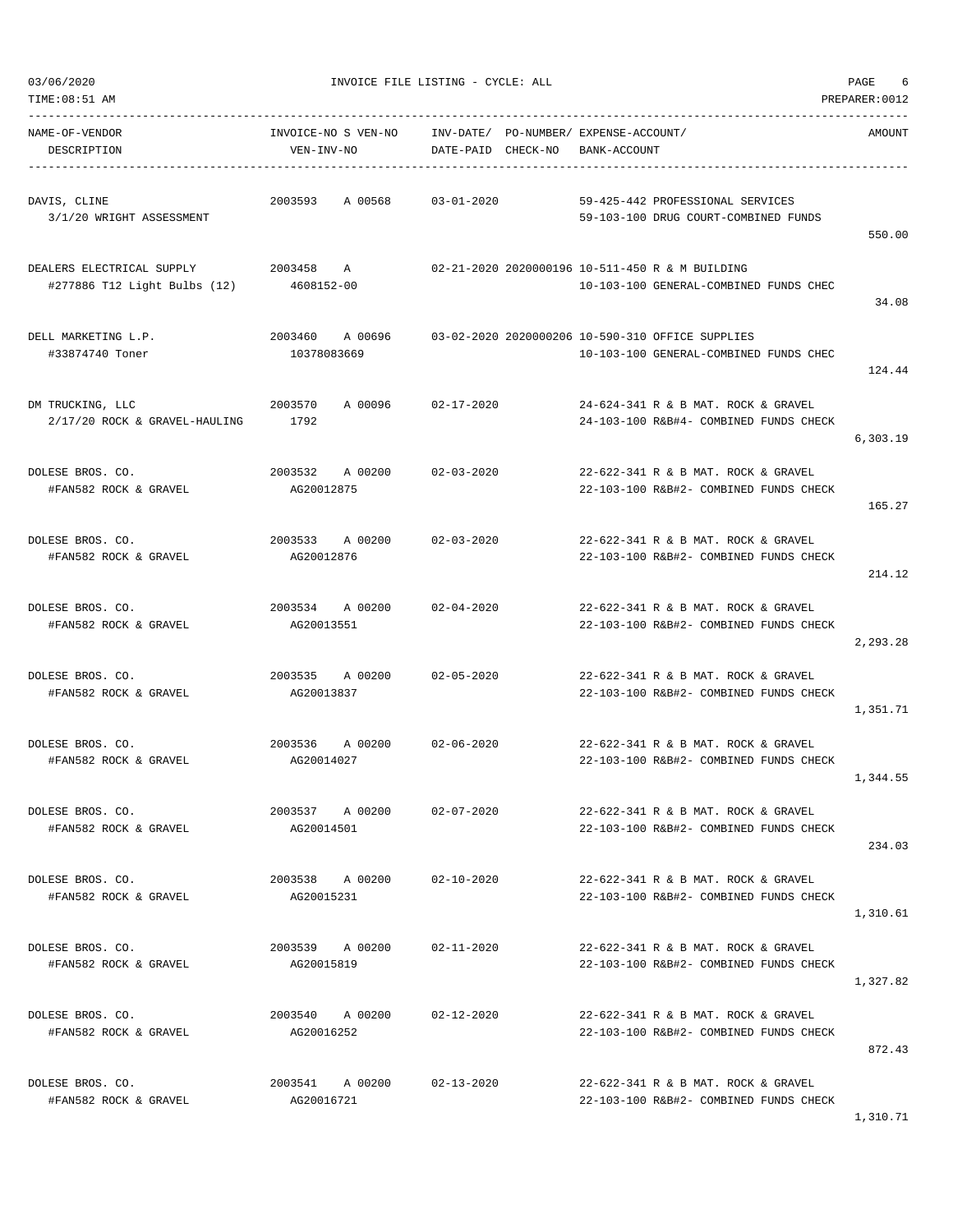| TIME: 08:51 AM                            |                                   |                                 |                                                                               | PREPARER: 0012 |
|-------------------------------------------|-----------------------------------|---------------------------------|-------------------------------------------------------------------------------|----------------|
| NAME-OF-VENDOR<br>DESCRIPTION             | INVOICE-NO S VEN-NO<br>VEN-INV-NO | INV-DATE/<br>DATE-PAID CHECK-NO | PO-NUMBER / EXPENSE-ACCOUNT /<br>BANK-ACCOUNT                                 | AMOUNT         |
| DOLESE BROS. CO.<br>#FAN582 ROCK & GRAVEL | 2003542<br>A 00200<br>AG20018981  | $02 - 18 - 2020$                | 22-622-341 R & B MAT. ROCK & GRAVEL<br>22-103-100 R&B#2- COMBINED FUNDS CHECK | 1,308.38       |
| DOLESE BROS. CO.<br>#FAN582 ROCK & GRAVEL | 2003543 A 00200<br>AG20020561     | $02 - 20 - 2020$                | 22-622-341 R & B MAT. ROCK & GRAVEL<br>22-103-100 R&B#2- COMBINED FUNDS CHECK | 1,111.97       |
| DOLESE BROS. CO.<br>#FAN582 ROCK & GRAVEL | 2003544<br>A 00200<br>AG20021315  | $02 - 21 - 2020$                | 22-622-341 R & B MAT. ROCK & GRAVEL<br>22-103-100 R&B#2- COMBINED FUNDS CHECK | 215.93         |
| DOLESE BROS. CO.<br>#FAN582 ROCK & GRAVEL | 2003545<br>A 00200<br>AG20022110  | $02 - 24 - 2020$                | 22-622-341 R & B MAT, ROCK & GRAVEL<br>22-103-100 R&B#2- COMBINED FUNDS CHECK | 1,323.49       |
| DOLESE BROS. CO.<br>#FAN582 ROCK & GRAVEL | 2003546 A 00200<br>AG20022784     | $02 - 25 - 2020$                | 22-622-341 R & B MAT. ROCK & GRAVEL<br>22-103-100 R&B#2- COMBINED FUNDS CHECK | 869.71         |
| DOLESE BROS. CO.<br>#FAN582 ROCK & GRAVEL | 2003547<br>A 00200<br>AG20023458  | $02 - 26 - 2020$                | 22-622-341 R & B MAT. ROCK & GRAVEL<br>22-103-100 R&B#2- COMBINED FUNDS CHECK | 645.53         |
| DOLESE BROS. CO.<br>#FAN582 ROCK & GRAVEL | 2003548<br>A 00200<br>AG20024137  | $02 - 27 - 2020$                | 22-622-341 R & B MAT. ROCK & GRAVEL<br>22-103-100 R&B#2- COMBINED FUNDS CHECK | 641.01         |
| DOLESE BROS. CO.<br>#FAN582 ROCK & GRAVEL | 2003549 A 00200<br>AG20024138     | $02 - 27 - 2020$                | 22-622-341 R & B MAT. ROCK & GRAVEL<br>22-103-100 R&B#2- COMBINED FUNDS CHECK | 771.17         |
| DOLESE BROS. CO.<br>#FAN582 ROCK & GRAVEL | 2003550<br>A 00200<br>AG20024859  | $02 - 28 - 2020$                | 22-622-341 R & B MAT. ROCK & GRAVEL<br>22-103-100 R&B#2- COMBINED FUNDS CHECK | 1,146.69       |
| DOLESE BROS. CO.<br>#FAN583 ROCK & GRAVEL | A 00200<br>2003551<br>AG20024139  | $02 - 27 - 2020$                | 22-622-341 R & B MAT. ROCK & GRAVEL<br>22-103-100 R&B#2- COMBINED FUNDS CHECK | 201.45         |
| DOLESE BROS. CO.<br>#FAN584 ROCK & GRAVEL | 2003571 A 00200<br>AG20015232     | $02 - 10 - 2020$                | 24-624-341 R & B MAT. ROCK & GRAVEL<br>24-103-100 R&B#4- COMBINED FUNDS CHECK | 458.02         |
| DOLESE BROS. CO.<br>#FAN584 ROCK & GRAVEL | 2003572 A 00200<br>AG20015820     | $02 - 11 - 2020$                | 24-624-341 R & B MAT, ROCK & GRAVEL<br>24-103-100 R&B#4- COMBINED FUNDS CHECK | 1,349.26       |
| DOLESE BROS. CO.<br>#FAN584 ROCK & GRAVEL | 2003573 A 00200<br>AG20015821     | $02 - 11 - 2020$                | 24-624-341 R & B MAT. ROCK & GRAVEL<br>24-103-100 R&B#4- COMBINED FUNDS CHECK | 461.28         |
| DOLESE BROS. CO.<br>#FAN584 ROCK & GRAVEL | 2003574 A 00200<br>AG20016253     | $02 - 12 - 2020$                | 24-624-341 R & B MAT. ROCK & GRAVEL<br>24-103-100 R&B#4- COMBINED FUNDS CHECK |                |

1,350.89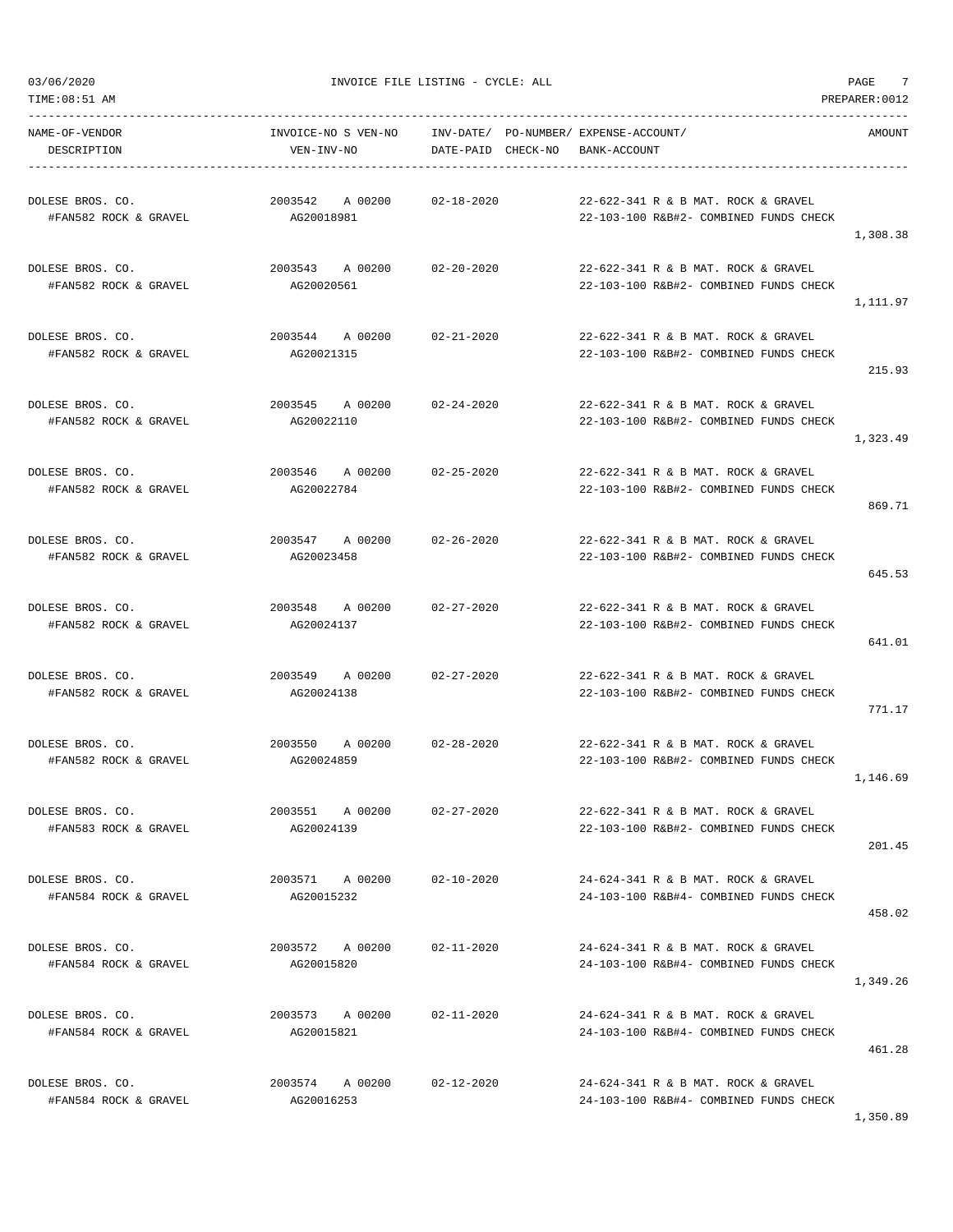| TIME: 08:51 AM                                      |                                   |                                 |                                                                                  | PREPARER: 0012 |
|-----------------------------------------------------|-----------------------------------|---------------------------------|----------------------------------------------------------------------------------|----------------|
| NAME-OF-VENDOR<br>DESCRIPTION                       | INVOICE-NO S VEN-NO<br>VEN-INV-NO | INV-DATE/<br>DATE-PAID CHECK-NO | PO-NUMBER/ EXPENSE-ACCOUNT/<br>BANK-ACCOUNT                                      | AMOUNT         |
| DOLESE BROS. CO.<br>#FAN584 ROCK & GRAVEL           | 2003575<br>A 00200<br>AG20016254  | $02 - 12 - 2020$                | 24-624-341 R & B MAT. ROCK & GRAVEL<br>24-103-100 R&B#4- COMBINED FUNDS CHECK    | 230.78         |
| DOLESE BROS. CO.<br>#FAN584 ROCK & GRAVEL           | 2003576 A 00200<br>AG20016722     | 02-13-2020                      | 24-624-341 R & B MAT. ROCK & GRAVEL<br>24-103-100 R&B#4- COMBINED FUNDS CHECK    | 2,012.09       |
| DOLESE BROS. CO.<br>#FAN584 ROCK & GRAVEL           | 2003577<br>A 00200<br>AG20016723  | $02 - 13 - 2020$                | 24-624-341 R & B MAT. ROCK & GRAVEL<br>24-103-100 R&B#4- COMBINED FUNDS CHECK    | 458.02         |
| DOLESE BROS. CO.<br>#FAN584 ROCK & GRAVEL           | 2003578<br>A 00200<br>AG20017362  | $02 - 14 - 2020$                | 24-624-341 R & B MAT. ROCK & GRAVEL<br>24-103-100 R&B#4- COMBINED FUNDS CHECK    | 880.29         |
| DOLESE BROS. CO.<br>#FAN584 ROCK & GRAVEL           | 2003579 A 00200<br>AG20017363     | $02 - 14 - 2020$                | 24-624-341 R & B MAT. ROCK & GRAVEL<br>24-103-100 R&B#4- COMBINED FUNDS CHECK    | 229.15         |
| DOLESE BROS. CO.<br>#FAN584 ROCK & GRAVEL           | 2003580<br>A 00200<br>AG20018188  | $02 - 17 - 2020$                | 24-624-341 R & B MAT. ROCK & GRAVEL<br>24-103-100 R&B#4- COMBINED FUNDS CHECK    | 944.38         |
| DOLESE BROS. CO.<br>#FAN584 ROCK & GRAVEL           | 2003581<br>A 00200<br>AG20018982  | $02 - 18 - 2020$                | 24-624-341 R & B MAT. ROCK & GRAVEL<br>24-103-100 R&B#4- COMBINED FUNDS CHECK    | 723.00         |
| DOLESE BROS. CO.<br>#FAN584 ROCK & GRAVEL           | 2003582<br>A 00200<br>AG20019793  | $02 - 19 - 2020$                | 24-624-341 R & B MAT. ROCK & GRAVEL<br>24-103-100 R&B#4- COMBINED FUNDS CHECK    | 1,177.49       |
| DOLESE BROS. CO.<br>#FAN584 ROCK & GRAVEL           | 2003583<br>A 00200<br>AG20020562  | 02-20-2020                      | 24-624-341 R & B MAT. ROCK & GRAVEL<br>24-103-100 R&B#4- COMBINED FUNDS CHECK    | 1,631.43       |
| DOLESE BROS. CO.<br>#FAN584 ROCK & GRAVEL           | 2003584 A 00200<br>AG20020563     | $02 - 20 - 2020$                | 24-624-341 R & B MAT. ROCK & GRAVEL<br>24-103-100 R&B#4- COMBINED FUNDS CHECK    | 469.79         |
| DOLESE BROS. CO.<br>#FAN582 ROCK & GRAVEL           | 2003596 A 00200<br>AG20014027     | $02 - 06 - 2020$                | 78-628-341 R & B MAT. ROCK & GRAVEL<br>78-103-100 RAW WATER PIPELINE-COMB.FUN    | 1,401.48       |
| DOLESE BROS. CO.<br>#FAN583 ROCK & GRAVEL           | 2003598 A 00200<br>AG20021316     | $02 - 21 - 2020$                | 82-623-341 R & B MAT. ROCK & GRAVEL<br>82-103-100 LAKE PCT 3-COMBINED FUNDS C    | 3,476.22       |
| DOLESE BROS. CO.<br>#FAN583 ROCK & GRAVEL           | 2003599 A 00200<br>AG20022785     | $02 - 25 - 2020$                | 82-623-341 R & B MAT. ROCK & GRAVEL<br>82-103-100 LAKE PCT 3-COMBINED FUNDS C    | 689.43         |
| ELLISON, KRISTY<br>11/22-12/31/19 TRAVEL 16.2 MILES | 2003469<br>A                      | $03 - 03 - 2020$                | 10-403-427 OUT OF COUNTY TRAVEL/TRAINI<br>10-103-100 GENERAL-COMBINED FUNDS CHEC |                |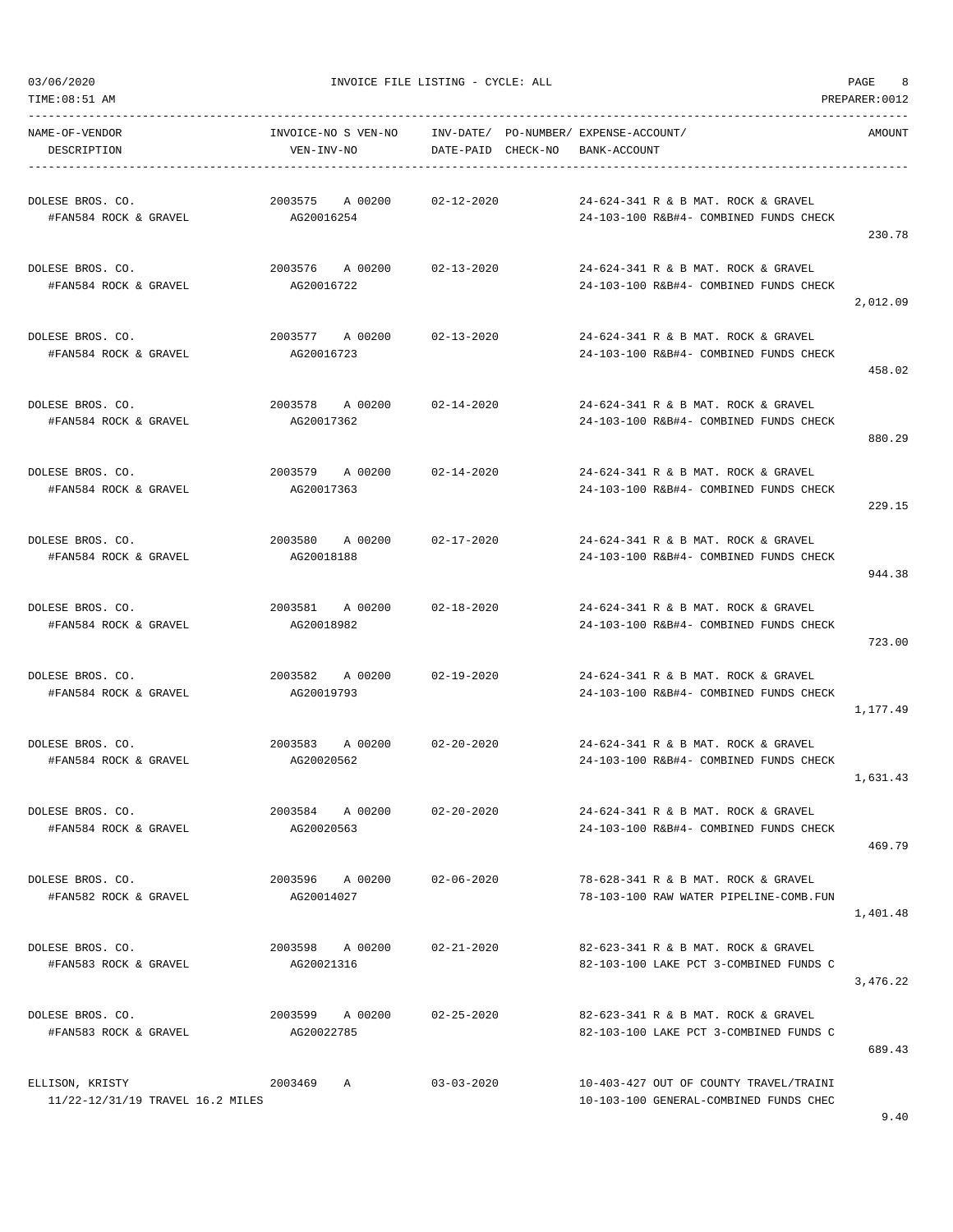| NAME-OF-VENDOR<br>DESCRIPTION                                        | VEN-INV-NO            | INVOICE-NO S VEN-NO INV-DATE/ PO-NUMBER/ EXPENSE-ACCOUNT/ | DATE-PAID CHECK-NO | BANK-ACCOUNT |                                                                                                            | AMOUNT   |
|----------------------------------------------------------------------|-----------------------|-----------------------------------------------------------|--------------------|--------------|------------------------------------------------------------------------------------------------------------|----------|
| ELLISON, KRISTY<br>1/2/-1/23/20 TRAVEL 15.8 MILES                    | 2003470 A             |                                                           | $03 - 03 - 2020$   |              | 10-403-427 OUT OF COUNTY TRAVEL/TRAINI<br>10-103-100 GENERAL-COMBINED FUNDS CHEC                           | 9.09     |
| EVIDENT, INC<br>#27182 Gloves                                        | 155132A               |                                                           |                    |              | 2003461 A 00179 02-25-2020 2020000199 10-560-321 PATROL SUPPLIES<br>10-103-100 GENERAL-COMBINED FUNDS CHEC | 472.07   |
| FANNIN COUNTY OPERATING 2 ACCOUNT<br>3/4/20 NEW BANK ACCOUNT DEPOSIT | 2003459               | A                                                         | 03-04-2020         |              | 10-409-499 BANK SERVICE FEES<br>10-103-100 GENERAL-COMBINED FUNDS CHEC                                     | 100.00   |
| FIRST UNITED METHODIST CHURCH<br>3/15-4/14/20 200 W 8TH LEASE        |                       | 2003462 A 00215 03-04-2020                                |                    |              | 10-518-470 OFFICE SPACE LEASE<br>10-103-100 GENERAL-COMBINED FUNDS CHEC                                    | 2,350.00 |
| FIRST UNITED METHODIST CHURCH<br>FEB 200 W 8TH - ELECTRIC            | 41                    | 2003463 A 00215 03-03-2020                                |                    |              | 10-518-440 UTILITIES ELECTRICITY<br>10-103-100 GENERAL-COMBINED FUNDS CHEC                                 | 62.66    |
| FIRST UNITED METHODIST CHURCH<br>FEB 200 W 8TH - GAS                 | 41                    | 2003464 A 00215 03-03-2020                                |                    |              | 10-518-441 UTILITIES GAS<br>10-103-100 GENERAL-COMBINED FUNDS CHEC                                         | 221.66   |
| FIRST UNITED METHODIST CHURCH<br>FEB 200 W 8TH - WATER/SEWER         | 2003465<br>41         | A 00215                                                   | $03 - 03 - 2020$   |              | 10-518-442 UTILITIES WATER<br>10-103-100 GENERAL-COMBINED FUNDS CHEC                                       | 107.85   |
| FIRST UNITED METHODIST CHURCH<br>FEB 200 W 8TH - TRASH               | 41                    | 2003466 A 00215 03-03-2020                                |                    |              | 10-518-443 TRASH PICKUP SERVICE<br>10-103-100 GENERAL-COMBINED FUNDS CHEC                                  | 65.43    |
| FIX & FEED BONHAM/COMMERCE<br>#FANNINC BOND OFFICE                   |                       | 2003467 A 00195 02-26-2020<br>BO-0192074/171/178          |                    |              | 10-513-450 R&M BUILDING<br>10-103-100 GENERAL-COMBINED FUNDS CHEC                                          | 11.99    |
| FIX & FEED BONHAM/COMMERCE<br>#FSHER OFFICE REPAINT                  | 2003468<br>BO-0196301 | A 00195                                                   | $02 - 26 - 2020$   |              | 10-560-450 SHERIFF OFF. R&M BLDG.<br>10-103-100 GENERAL-COMBINED FUNDS CHEC                                | 154.98   |
| FIX & FEED BONHAM/COMMERCE<br>#FANNINC DST CLK STORAGE               |                       | 2003520 A 00195<br>BO-0192950/196063                      | $02 - 26 - 2020$   |              | 19-450-400 RECORDS STORAGE SHELVING<br>19-103-100 DIST.CLK.REC.MNGMT-COMB.FUN                              | 76.86    |
| FIX & FEED BONHAM/COMMERCE<br>#FANNINC KEYS                          | BO-0202771            | 2003552 A 00195                                           | 02-26-2020         |              | 22-622-450 R&M BUILDING<br>22-103-100 R&B#2- COMBINED FUNDS CHECK                                          | 3.98     |
| FIX & FEED BONHAM/COMMERCE<br>#FANNINC SHOP SUPPLY                   |                       | 2003558 A 00195<br>BO-0191924/192808                      | $02 - 26 - 2020$   |              | 23-623-340 SHOP SUPPLIES<br>23-103-100 R&B#3-COMBINED FUNDS CHECKI                                         | 107.94   |
| FIX & FEED BONHAM/COMMERCE<br>#FANNINC SHOP SUPPLY                   |                       | 2003585 A 00195<br>BO-0195923/201909                      | $02 - 26 - 2020$   |              | 24-624-340 SHOP SUPPLIES<br>24-103-100 R&B#4- COMBINED FUNDS CHECK                                         |          |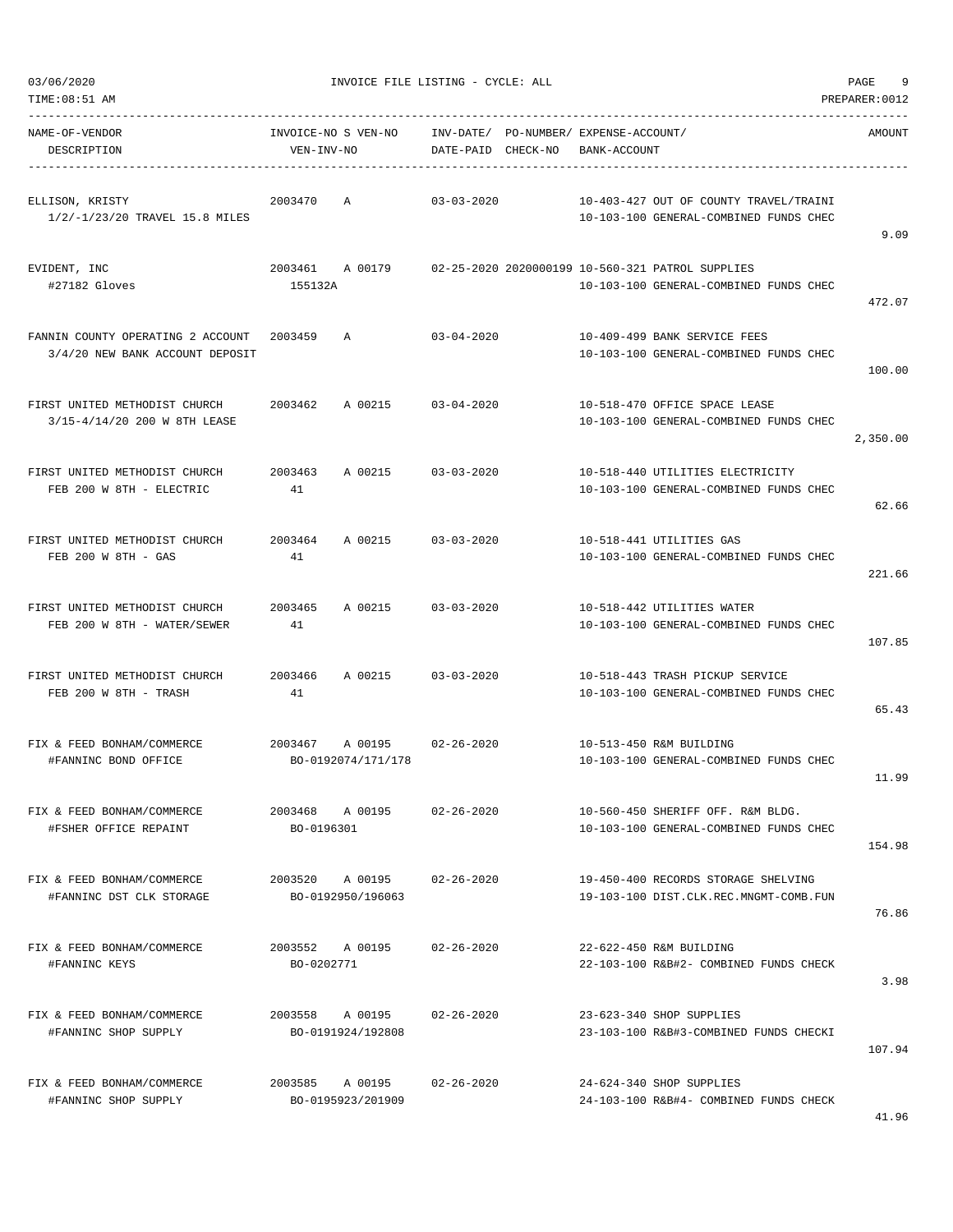TIME:08:51 AM PREPARER:0012

03/06/2020 INVOICE FILE LISTING - CYCLE: ALL PAGE 10

| NAME-OF-VENDOR<br>DESCRIPTION                                         | INVOICE-NO S VEN-NO<br>VEN-INV-NO                     |                  | INV-DATE/ PO-NUMBER/ EXPENSE-ACCOUNT/<br>DATE-PAID CHECK-NO BANK-ACCOUNT       | AMOUNT   |
|-----------------------------------------------------------------------|-------------------------------------------------------|------------------|--------------------------------------------------------------------------------|----------|
| FIX & FEED BONHAM/COMMERCE<br>#FANNINC CULVERT SUPPLY                 | 2003586<br>A 00195 02-26-2020<br>BO-0200093/201909/20 |                  | 24-624-342 R & B MAT. CULVERTS<br>24-103-100 R&B#4- COMBINED FUNDS CHECK       | 1,075.07 |
| FIX & FEED BONHAM/COMMERCE<br>#FANNINC SAFETY CONES                   | 2003587 A 00195 02-26-2020<br>BO-0198917              |                  | 24-624-343 R & B MAT. HARDWRE & LUMB<br>24-103-100 R&B#4- COMBINED FUNDS CHECK | 181.93   |
| FIX & FEED BONHAM/COMMERCE<br>#FANNINC KEYS                           | 2003588 A 00195<br>BO-0192825                         | 02-26-2020       | 24-624-450 R&M BUILDING<br>24-103-100 R&B#4- COMBINED FUNDS CHECK              | 9.95     |
| FRONTIER<br>903-965-7030-050400-5 PCT 1 PHONE                         | 2003523 A 00067 02-28-2020                            |                  | 21-621-420 UTILITY TELEPHONE<br>21-103-100 R&B#1-COMBINED FUNDS CHECKI         | 65.10    |
| FUNCTION 4, LLC<br>#9A1068 COPIES - AGRILIFE                          | 2003471 A 00236 03-01-2020<br>INV769700               |                  | 10-665-315 COPIER RENTAL<br>10-103-100 GENERAL-COMBINED FUNDS CHEC             | 48.59    |
| FUNCTION 4, LLC<br>2003472<br>#9A1068 COPIES - TAX ASSESSOR INV769700 | A 00236                                               | $03 - 01 - 2020$ | 10-499-315 COPIER EXPENSE<br>10-103-100 GENERAL-COMBINED FUNDS CHEC            | 5.95     |
| FUNCTION 4, LLC<br>#9A1068 COPIES - CO CLK/AUDITOR INV769700          | 2003473 A 00236 03-01-2020                            |                  | 10-510-315 COPIER RENTAL<br>10-103-100 GENERAL-COMBINED FUNDS CHEC             | 178.39   |
| FUNCTION 4, LLC<br>#9A1068 COPIES - S ANNEX                           | 2003474 A 00236 03-01-2020<br>INV769700               |                  | 10-513-315 COPIER RENTAL<br>10-103-100 GENERAL-COMBINED FUNDS CHEC             | 9.49     |
| FUNCTION 4, LLC<br>#9A1068 COPIES - JUV PROB                          | 2003475 A 00236 03-01-2020<br>INV769700               |                  | 10-575-315 COPIER RENTAL<br>10-103-100 GENERAL-COMBINED FUNDS CHEC             | 1.44     |
| FUNCTION 4, LLC<br>#9A1068 COPIES - DA                                | 2003476<br>A 00236<br>INV769700                       | $03 - 01 - 2020$ | 10-475-315 COPIER EXPENSE<br>10-103-100 GENERAL-COMBINED FUNDS CHEC            | 9.32     |
| FUNCTION 4, LLC<br>#9A1068 COPIES - CO CT@LAW                         | 2003477 A 00236<br>INV769700                          | $03 - 01 - 2020$ | 10-410-315 COPIER RENTAL<br>10-103-100 GENERAL-COMBINED FUNDS CHEC             | 7.90     |
| GOODMAN-MORRIS, COURTNEY<br>FA-19-44329 ARISMENDEZ DST CT             | 2003478<br>A 00459                                    | $03 - 02 - 2020$ | 10-435-436 ATTORNEY FEES- CPS CASES<br>10-103-100 GENERAL-COMBINED FUNDS CHEC  | 672.00   |
| GOODMAN-MORRIS, COURTNEY<br>FA-19-44512 TURNER DST CT                 | A 00459<br>2003479                                    | $03 - 02 - 2020$ | 10-435-436 ATTORNEY FEES- CPS CASES<br>10-103-100 GENERAL-COMBINED FUNDS CHEC  | 712.00   |
| GOODMAN-MORRIS, COURTNEY<br>FA-19-44524 LINGELBACH DST CT             | 2003480<br>A 00459                                    | $03 - 02 - 2020$ | 10-435-436 ATTORNEY FEES- CPS CASES<br>10-103-100 GENERAL-COMBINED FUNDS CHEC  |          |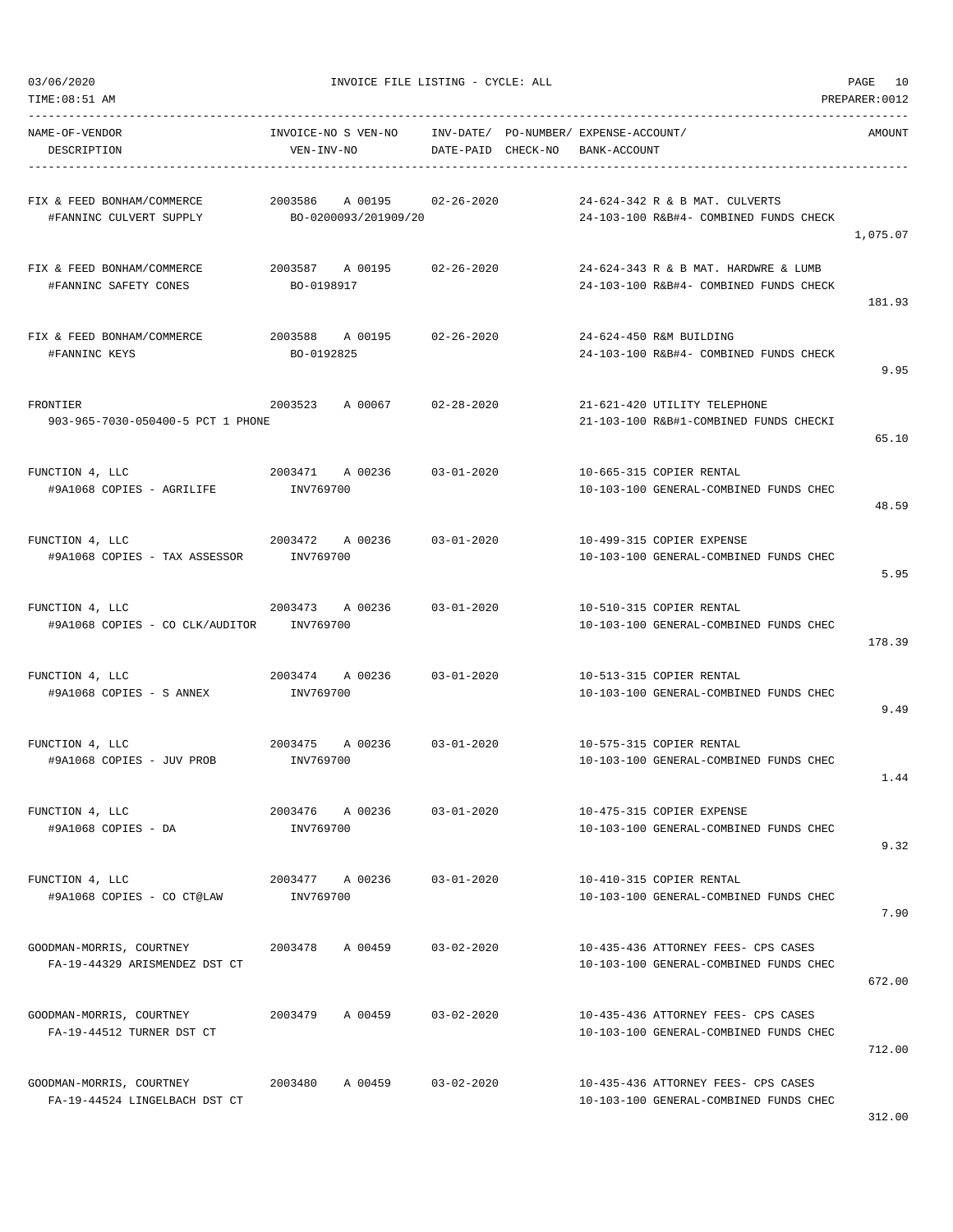| TIME: 08:51 AM<br>PREPARER: 0012                                                |                                   |                                 |                                                                                |          |  |  |
|---------------------------------------------------------------------------------|-----------------------------------|---------------------------------|--------------------------------------------------------------------------------|----------|--|--|
| NAME-OF-VENDOR<br>DESCRIPTION                                                   | INVOICE-NO S VEN-NO<br>VEN-INV-NO | INV-DATE/<br>DATE-PAID CHECK-NO | PO-NUMBER / EXPENSE-ACCOUNT /<br>BANK-ACCOUNT                                  | AMOUNT   |  |  |
| HART INTERCIVIC<br>#FAN00001 DAU/ESLATE REPAIRS                                 | 2003592<br>A 00128<br>078828      | $02 - 24 - 2020$                | 48-403-573 ELECTION EQUIPMENT<br>48-103-100 ELECTION EQUIP. FUND-COMBINE       | 767.64   |  |  |
| INDIGENT HEALTHCARE SOLUTIONS, LTD 2003481<br>APRIL COMPUTER SOFTWARE           | A 00796<br>69444                  | $03 - 01 - 2020$                | 10-645-353 COMPUTER EXPENSE<br>10-103-100 GENERAL-COMBINED FUNDS CHEC          | 1,059.00 |  |  |
| LAW OFFICE OF MYLES PORTER, P.C.<br>50227 SHIMER CO CT@LAW                      | 2003482<br>A 00649                | $03 - 02 - 2020$                | 10-410-424 INDIGENT ATTORNEY FEES<br>10-103-100 GENERAL-COMBINED FUNDS CHEC    | 300.00   |  |  |
| LAW OFFICE OF MYLES PORTER, P.C.<br>43718 REYES CO CT@LAW                       | 2003483<br>A 00649                | $03 - 02 - 2020$                | 10-410-424 INDIGENT ATTORNEY FEES<br>10-103-100 GENERAL-COMBINED FUNDS CHEC    | 375.00   |  |  |
| LAW OFFICE OF MYLES PORTER, P.C.<br>50210 THORN CO CT@LAW                       | 2003484<br>A 00649                | $03 - 02 - 2020$                | 10-410-424 INDIGENT ATTORNEY FEES<br>10-103-100 GENERAL-COMBINED FUNDS CHEC    | 300.00   |  |  |
| LAW OFFICE OF MYLES PORTER, P.C.<br>50252 FLOWERS CO CT@LAW                     | 2003601<br>A 00649                | $03 - 05 - 2020$                | 10-410-424 INDIGENT ATTORNEY FEES<br>10-103-100 GENERAL-COMBINED FUNDS CHEC    | 300.00   |  |  |
| LAW OFFICE OF MYLES PORTER, P.C.<br>50196 HELMS CO CT@LAW                       | A 00649<br>2003602                | $03 - 05 - 2020$                | 10-410-424 INDIGENT ATTORNEY FEES<br>10-103-100 GENERAL-COMBINED FUNDS CHEC    | 300.00   |  |  |
| LEXISNEXIS<br>#422K883M8 FEB DA ONLINE                                          | 2003485<br>A 00031<br>3092532270  | $02 - 29 - 2020$                | 10-475-421 INTERNET/ONLINE LEGAL RE<br>10-103-100 GENERAL-COMBINED FUNDS CHEC  | 384.00   |  |  |
| LEXISNEXIS RISK DATA MANAGEMENT INC 2003486 A 00273<br>#1394504 CONST #1 ONLINE | 1394504-20200229                  | $02 - 29 - 2020$                | 10-551-421 ONLINE RESEARCH/ACCURINT<br>10-103-100 GENERAL-COMBINED FUNDS CHEC  | 50.00    |  |  |
| LEXISNEXIS RISK DATA MANAGEMENT INC 2003621<br>#1726707 JP#2 ONLINE             | A 00273<br>1726707-20200229       | $02 - 29 - 2020$                | 10-456-421 DSL LINE<br>10-103-100 GENERAL-COMBINED FUNDS CHEC                  | 91.00    |  |  |
| MCCRAW MATERIALS<br>$2/26/20$ ROCK & GRAVEL                                     | 2003597<br>A 00095<br>26940       | $02 - 26 - 2020$                | 78-628-341 R & B MAT. ROCK & GRAVEL<br>78-103-100 RAW WATER PIPELINE-COMB.FUN  | 9,917.70 |  |  |
| MCCRAW OIL CO.<br>#23040045 SHERIFF FEB AUTO GAS                                | 2003487<br>A 00111                | $02 - 29 - 2020$                | 10-560-330 AUTO EXPENSE GAS & OIL<br>10-103-100 GENERAL-COMBINED FUNDS CHEC    | 4,701.55 |  |  |
| MCCRAW OIL CO.<br>#23040023 PCT 1 FEB GAS                                       | 2003524<br>A 00111<br>P27081      | $02 - 29 - 2020$                | 21-621-457 R & M MACHINERY GAS & OIL<br>21-103-100 R&B#1-COMBINED FUNDS CHECKI | 1,764.02 |  |  |
| MCCRAW OIL CO.<br>#23040025 PCT 2 FEB GAS                                       | 2003553<br>A 00111<br>P26208      | $02 - 29 - 2020$                | 22-622-457 R & M MACHINERY GAS & OIL<br>22-103-100 R&B#2- COMBINED FUNDS CHECK |          |  |  |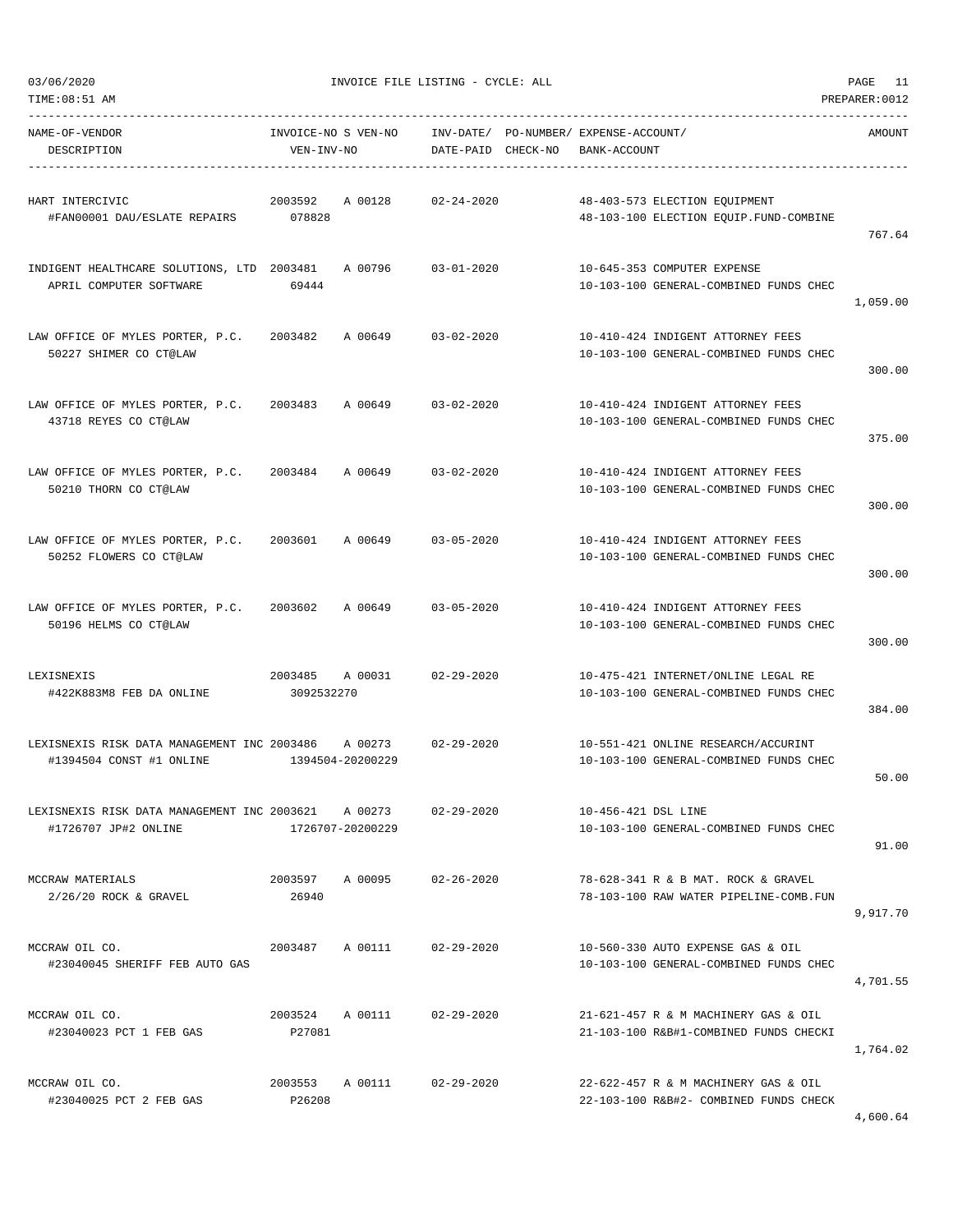TIME:08:51 AM PREPARER:0012

03/06/2020 INVOICE FILE LISTING - CYCLE: ALL PAGE 12

| NAME-OF-VENDOR<br>DESCRIPTION                         | INVOICE-NO S VEN-NO<br>VEN-INV-NO     | INV-DATE/ PO-NUMBER/ EXPENSE-ACCOUNT/<br>DATE-PAID CHECK-NO | BANK-ACCOUNT                                                                                 | AMOUNT   |
|-------------------------------------------------------|---------------------------------------|-------------------------------------------------------------|----------------------------------------------------------------------------------------------|----------|
| MCCRAW OIL CO.<br>#23040034 PCT 3 GAS                 | 2003559<br>A 00111<br>P26733 / P20554 | $02 - 29 - 2020$                                            | 23-623-457 R & M MACHINERY GAS & OIL<br>23-103-100 R&B#3-COMBINED FUNDS CHECKI               | 8,953.80 |
| MCCRAW OIL CO.<br>#23040036 PCT 4 FEB GAS             | 2003589<br>A 00111<br>P26756          | $02 - 29 - 2020$                                            | 24-624-457 R & M MACHINERY GAS & OIL<br>24-103-100 R&B#4- COMBINED FUNDS CHECK               | 2,950.70 |
| MIEARS, STEVEN R.<br>FA-17-43455 RILEY DST CT         | 2003488<br>A 00337                    | $03 - 01 - 2020$                                            | 10-435-436 ATTORNEY FEES- CPS CASES<br>10-103-100 GENERAL-COMBINED FUNDS CHEC                | 500.00   |
| MIEARS, STEVEN R.<br>FA-19-44139 GARZA DST CT         | 2003489<br>A 00337                    | $02 - 27 - 2020$                                            | 10-435-436 ATTORNEY FEES- CPS CASES<br>10-103-100 GENERAL-COMBINED FUNDS CHEC                | 1,922.79 |
| MIEARS, STEVEN R.<br>FA-18-43798 GARREN DST CT        | 2003490<br>A 00337                    | $02 - 25 - 2020$                                            | 10-435-436 ATTORNEY FEES- CPS CASES<br>10-103-100 GENERAL-COMBINED FUNDS CHEC                | 2,647.00 |
| MIEARS, STEVEN R.<br>FA-17-43185 FRUEN/MCVEY DST CT   | 2003603<br>A 00337                    | $03 - 02 - 2020$                                            | 10-435-436 ATTORNEY FEES- CPS CASES<br>10-103-100 GENERAL-COMBINED FUNDS CHEC                | 1,162.00 |
| O'REILLY AUTOMOTIVE, INC.<br>#260555 SHERIFF R&M AUTO | 2003604 A 00440<br>0361275862         | $02 - 28 - 2020$                                            | 10-560-454 R & M AUTOMOBILES<br>10-103-100 GENERAL-COMBINED FUNDS CHEC                       | 22.36    |
| O'REILLY AUTOMOTIVE, INC.<br>#152888 PCT 1 R&M PARTS  | 2003612<br>A 00440                    | 02-28-2020                                                  | 21-621-458 R & M MACHINERY PARTS<br>21-103-100 R&B#1-COMBINED FUNDS CHECKI                   | 822.64   |
| O'REILLY AUTOMOTIVE, INC.<br>#163523 PCT 2 R&M PARTS  | 2003615<br>A 00440<br>0361270806      | $02 - 28 - 2020$                                            | 22-622-458 R & M MACHINERY PARTS<br>22-103-100 R&B#2- COMBINED FUNDS CHECK                   | 228.40   |
| O'REILLY AUTOMOTIVE, INC.<br>#163525 PCT 4 R&M PARTS  | 2003620<br>A 00440                    | $02 - 28 - 2020$                                            | 24-624-458 R & M MACHINERY PARTS<br>24-103-100 R&B#4- COMBINED FUNDS CHECK                   | 778.84   |
| OFFICE DEPOT<br>#29023460 Office Supplies             | 2003491 A 00216<br>447089532001       |                                                             | 02-24-2020 2020000198 10-497-310 OFFICE SUPPLIES<br>10-103-100 GENERAL-COMBINED FUNDS CHEC   | 4.79     |
| OFFICE DEPOT<br>#29023460 Office Supplies             | A 00216<br>2003492<br>447089532001    |                                                             | 02-24-2020 2020000198 10-495-310 OFFICE SUPPLIES<br>10-103-100 GENERAL-COMBINED FUNDS CHEC   | 20.77    |
| OFFICE DEPOT<br>#29023460 Office Supplies             | 2003493<br>A 00216<br>447089532001    |                                                             | 02-24-2020 2020000198 10-404-310 ELECTION SUPPLIES<br>10-103-100 GENERAL-COMBINED FUNDS CHEC | 17.16    |
| OFFICE DEPOT<br>#29023460 RIBBON-CALCULATOR           | 2003494<br>A 00216<br>447090430001    |                                                             | 02-22-2020 2020000198 10-495-310 OFFICE SUPPLIES<br>10-103-100 GENERAL-COMBINED FUNDS CHEC   |          |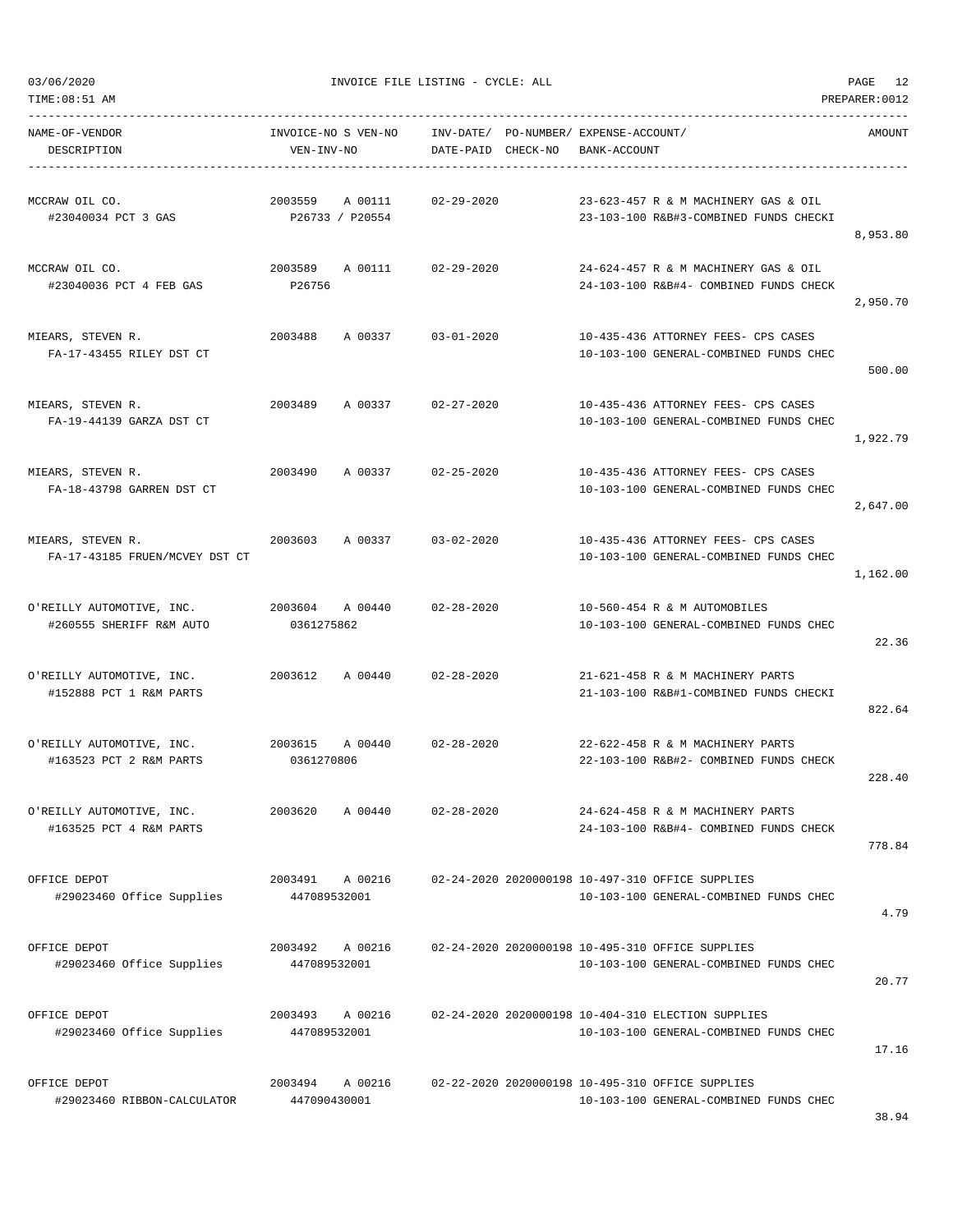| 03/06/2020                                              |                                    | INVOICE FILE LISTING - CYCLE: ALL         | 13<br>PAGE                                                                                   |                |  |
|---------------------------------------------------------|------------------------------------|-------------------------------------------|----------------------------------------------------------------------------------------------|----------------|--|
| TIME: 08:51 AM                                          |                                    |                                           |                                                                                              | PREPARER: 0012 |  |
| NAME-OF-VENDOR<br>DESCRIPTION                           | INVOICE-NO S VEN-NO<br>VEN-INV-NO  | INV-DATE/<br>DATE-PAID CHECK-NO           | PO-NUMBER/ EXPENSE-ACCOUNT/<br>BANK-ACCOUNT                                                  | AMOUNT         |  |
| OFFICE DEPOT<br>#29023460 BINDER CLIPS                  | 2003495<br>A 00216<br>447090431001 |                                           | 02-22-2020 2020000198 10-497-310 OFFICE SUPPLIES<br>10-103-100 GENERAL-COMBINED FUNDS CHEC   | 4.39           |  |
| OFFICE DEPOT<br>#29023460 Office Supplies               | 2003496<br>A 00216<br>448507049001 |                                           | 02-26-2020 2020000201 10-400-310 OFFICE SUPPLIES<br>10-103-100 GENERAL-COMBINED FUNDS CHEC   | 40.81          |  |
| OFFICE DEPOT<br>#29023460 Office Supplies               | 2003497<br>A 00216<br>448507049001 |                                           | 02-26-2020 2020000201 10-450-310 OFFICE SUPPLIES<br>10-103-100 GENERAL-COMBINED FUNDS CHEC   | 41.25          |  |
| OFFICE DEPOT<br>#29023460 Toner Cartridges              | 2003498<br>A 00216<br>448972828001 |                                           | 02-27-2020 2020000205 10-590-310 OFFICE SUPPLIES<br>10-103-100 GENERAL-COMBINED FUNDS CHEC   | 210.77         |  |
| OFFICE DEPOT<br>#29023460 Office Supplies               | A 00216<br>2003499<br>449304135001 |                                           | 02-28-2020 2020000207 10-499-310 OFFICE SUPPLIES<br>10-103-100 GENERAL-COMBINED FUNDS CHEC   | 277.37         |  |
| PARKER TIRE<br>2/25/20 R&M TIRE                         | 2003613<br>A 00006<br>11805        | $02 - 25 - 2020$                          | 21-621-459 R & M MACH. TIRES & TUBES<br>21-103-100 R&B#1-COMBINED FUNDS CHECKI               | 30.00          |  |
| PERSONALIZED PRINTING<br>3/3/20 Stamps-RECEIVED         | 2003500<br>A 00826<br>105473       |                                           | 03-03-2020 2020000208 10-404-310 ELECTION SUPPLIES<br>10-103-100 GENERAL-COMBINED FUNDS CHEC | 116.00         |  |
| PERSONALIZED PRINTING<br>3/3/20LABELS/Business Cards    | 2003501<br>A 00826<br>105482       | 03-03-2020 2020000210 10-590-435 PRINTING | 10-103-100 GENERAL-COMBINED FUNDS CHEC                                                       | 279.20         |  |
| QUADIENT LEASING USA, INC<br>#01048811 CH POSTAGE LEASE | 2003502<br>A 00782<br>N8190797     | $03 - 02 - 2020$                          | 10-510-311 POSTAL EXPENSE<br>10-103-100 GENERAL-COMBINED FUNDS CHEC                          | 165.26         |  |
| QUADIENT LEASING USA, INC<br>#01048811 SA POSTAGE LEASE | 2003503 A 00782<br>N8190798        | $03 - 02 - 2020$                          | 10-513-311 SOUTH ANNEX POSTAGE<br>10-103-100 GENERAL-COMBINED FUNDS CHEC                     | 77.75          |  |
| OUILL CORPORATION<br>#2299500 CANON INK CARTRIDGES      | 2003504 A 00336<br>4950430         |                                           | 02-21-2020 2020000197 10-475-310 OFFICE SUPPLIES<br>10-103-100 GENERAL-COMBINED FUNDS CHEC   | 125.93         |  |
| R.K. HALL, LLC<br>#1476 OIL SAND                        | 2003525<br>A 00638<br>228369       | $02 - 27 - 2020$                          | 21-621-344 R & B MAT ASPHALT /RD OIL<br>21-103-100 R&B#1-COMBINED FUNDS CHECKI               | 3,826.54       |  |
| R.K. HALL, LLC<br>#1476 OIL SAND                        | 2003526<br>A 00638<br>228161       | $02 - 26 - 2020$                          | 21-621-344 R & B MAT ASPHALT /RD OIL<br>21-103-100 R&B#1-COMBINED FUNDS CHECKI               | 3,632.66       |  |
| R.K. HALL, LLC<br>#1474 OIL SAND                        | 2003560<br>A 00638<br>228368       | $02 - 27 - 2020$                          | 23-623-344 R & B MAT. ASPHALT/RD OIL<br>23-103-100 R&B#3-COMBINED FUNDS CHECKI               |                |  |

3,221.40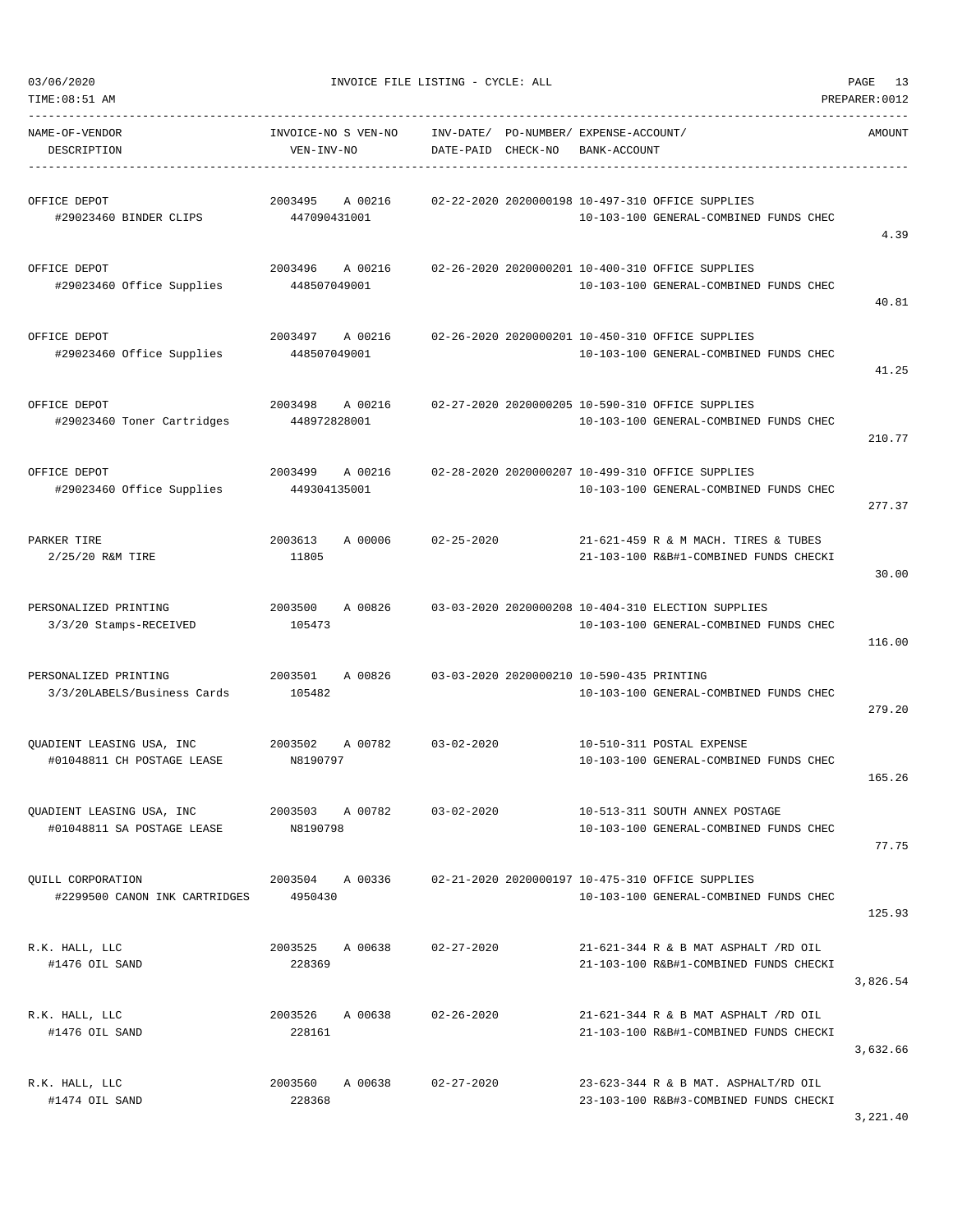TIME:08:51 AM PREPARER:0012 -----------------------------------------------------------------------------------------------------------------------------------

NAME-OF-VENDOR INVOICE-NO S VEN-NO INV-DATE/ PO-NUMBER/ EXPENSE-ACCOUNT/ AMOUNT DESCRIPTION VEN-INV-NO DATE-PAID CHECK-NO BANK-ACCOUNT

| R.K. HALL, LLC                                | 2003561<br>A 00638             | $02 - 28 - 2020$ | 23-623-344 R & B MAT. ASPHALT/RD OIL                               |           |
|-----------------------------------------------|--------------------------------|------------------|--------------------------------------------------------------------|-----------|
| #1474 OIL SAND                                | 228659                         |                  | 23-103-100 R&B#3-COMBINED FUNDS CHECKI                             |           |
|                                               |                                |                  |                                                                    | 3,365.05  |
| R.K. HALL, LLC                                | 2003562 A 00638                | $02 - 26 - 2020$ | 23-623-341 R & B MAT. ROCK & GRAVEL                                |           |
| #1474 ROCK & GRAVEL                           | 228226                         |                  | 23-103-100 R&B#3-COMBINED FUNDS CHECKI                             |           |
|                                               |                                |                  |                                                                    | 573.36    |
| R.K. HALL, LLC                                | 2003563 A 00638                | $02 - 27 - 2020$ | 23-623-341 R & B MAT. ROCK & GRAVEL                                |           |
| #1474 ROCK & GRAVEL                           | 228265                         |                  | 23-103-100 R&B#3-COMBINED FUNDS CHECKI                             |           |
|                                               |                                |                  |                                                                    | 195.44    |
|                                               |                                |                  |                                                                    |           |
| RDO EQUIPMENT CO                              | 2003564<br>A 00353<br>W7026724 | $02 - 26 - 2020$ | 23-623-458 R & M MACHINERY PARTS                                   |           |
| #7451002 R&M MOTORGRADER 140H                 |                                |                  | 23-103-100 R&B#3-COMBINED FUNDS CHECKI                             | 4,152.98  |
|                                               |                                |                  |                                                                    |           |
| REEDS AUTOMOTIVE                              | 2003527<br>$\mathbb{A}$        | $02 - 28 - 2020$ | 21-621-458 R & M MACHINERY PARTS                                   |           |
| 2/28/20 06 DODGE REPAIR                       | 3403                           |                  | 21-103-100 R&B#1-COMBINED FUNDS CHECKI                             |           |
|                                               |                                |                  |                                                                    | 215.00    |
| ROMCO EQUIPMENT CO.                           | 2003554 A 00269                | $03 - 03 - 2020$ | 22-622-458 R & M MACHINERY PARTS                                   |           |
| #29001 GRADER BLADES                          | 101115051                      |                  | 22-103-100 R&B#2- COMBINED FUNDS CHECK                             |           |
|                                               |                                |                  |                                                                    | 1,060.60  |
| RUTLEDGE CRAIN & COMPANY, PC                  | 2003505<br>A 00089             | $02 - 28 - 2020$ | 10-409-401 AUDIT EXPENSE                                           |           |
| 2/28/20 PARTIAL AUDIT EXP                     | 200202                         |                  | 10-103-100 GENERAL-COMBINED FUNDS CHEC                             |           |
|                                               |                                |                  |                                                                    | 27,375.00 |
|                                               |                                |                  |                                                                    |           |
| SANITATION SOLUTIONS, INC.                    | 2003590 A 00349                | $02 - 29 - 2020$ | 24-624-443 TRASH PICKUP                                            |           |
| #116485 PCT 4 TRASH                           | 02X02785                       |                  | 24-103-100 R&B#4- COMBINED FUNDS CHECK                             | 363.20    |
|                                               |                                |                  |                                                                    |           |
| SANITATION SOLUTIONS, INC.                    | 2003595<br>A 00349             | $02 - 29 - 2020$ | 66-667-443 TRASH PICK UP                                           |           |
| #390171 COURTHOUSE TRASH                      | 02X02784                       |                  | 66-103-100 GO BONDS CONST.2017-COMBINE                             |           |
|                                               |                                |                  |                                                                    | 99.90     |
| SANSOM'S TRUCK PARTS                          | 2003565 A 00191                | $02 - 25 - 2020$ | 23-623-458 R & M MACHINERY PARTS                                   |           |
| 2/25/20 R&M PARTS                             |                                |                  | 23-103-100 R&B#3-COMBINED FUNDS CHECKI                             |           |
|                                               |                                |                  |                                                                    | 1,677.55  |
|                                               |                                |                  |                                                                    |           |
| SMITH, THOMAS SCOTT<br>CR-19-27223 NIX DST CT | 2003506<br>A 00817             | $01 - 18 - 2020$ | 10-435-437 ATTORNEY FEES<br>10-103-100 GENERAL-COMBINED FUNDS CHEC |           |
|                                               |                                |                  |                                                                    | 1,010.00  |
|                                               |                                |                  |                                                                    |           |
| SOUTHERN TIRE MART, LLC                       | 2003555 A 00596                |                  | 02-25-2020 2020000204 22-622-459 R & M MACH. TIRES & TUBES         |           |
| #214560 11R22.5 FS561 14P (4) 4170015555      |                                |                  | 22-103-100 R&B#2- COMBINED FUNDS CHECK                             | 1,308.00  |
|                                               |                                |                  |                                                                    |           |
| TEXHOMA LIMESTONE, INC.                       | 2003623<br>A 00265             | $03 - 03 - 2020$ | 22-622-341 R & B MAT, ROCK & GRAVEL                                |           |
| 3/3/20 ROCK & GRAVEL-HAULING                  | 7802                           |                  | 22-103-100 R&B#2- COMBINED FUNDS CHECK                             |           |
|                                               |                                |                  |                                                                    | 2,407.60  |
| TEXHOMA LIMESTONE, INC.                       | 2003625<br>A 00265             | $02 - 26 - 2020$ | 24-624-341 R & B MAT. ROCK & GRAVEL                                |           |
| 2/26/20 ROCK & GRAVEL-HAULING                 | 7781                           |                  | 24-103-100 R&B#4- COMBINED FUNDS CHECK                             |           |
|                                               |                                |                  |                                                                    | 5,574.60  |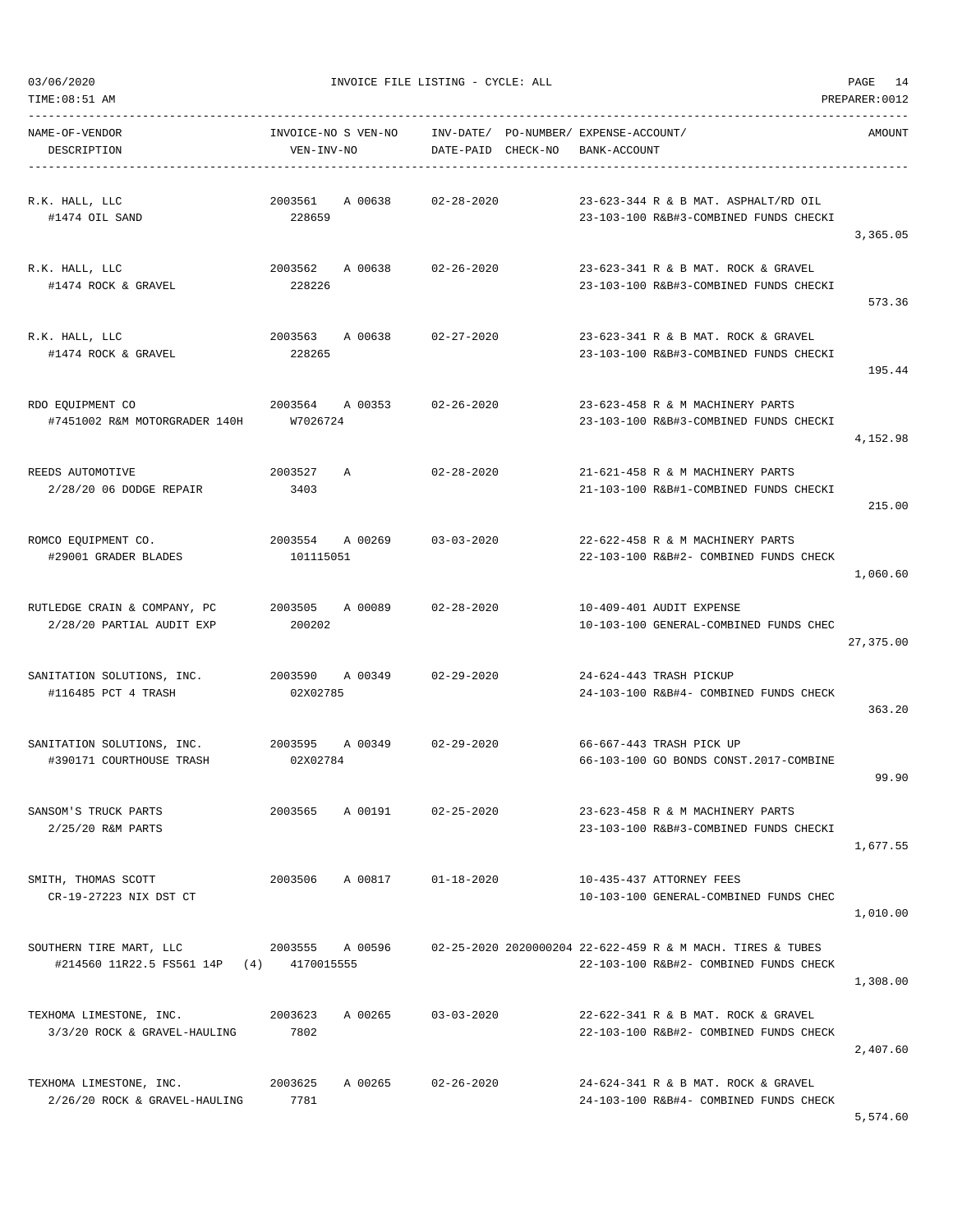-----------------------------------------------------------------------------------------------------------------------------------

| NAME-OF-VENDOR<br>DESCRIPTION                            | INVOICE-NO S VEN-NO<br>VEN-INV-NO |                  | INV-DATE/ PO-NUMBER/ EXPENSE-ACCOUNT/<br>DATE-PAID CHECK-NO BANK-ACCOUNT<br>----------------------------------- | AMOUNT     |
|----------------------------------------------------------|-----------------------------------|------------------|-----------------------------------------------------------------------------------------------------------------|------------|
|                                                          |                                   |                  |                                                                                                                 |            |
| TEXHOMA LIMESTONE, INC.<br>2/26/20 ROCK & GRAVEL-HAULING | 2003626<br>A 00265<br>7783        | $02 - 26 - 2020$ | 82-623-341 R & B MAT. ROCK & GRAVEL<br>82-103-100 LAKE PCT 3-COMBINED FUNDS C                                   |            |
|                                                          |                                   |                  |                                                                                                                 | 4,436.49   |
| TEXHOMA LIMESTONE, INC.                                  | 2003627<br>A 00265                | $03 - 03 - 2020$ | 82-623-341 R & B MAT. ROCK & GRAVEL                                                                             |            |
| 3/3/20 ROCK & GRAVEL-HAULING                             | 7798                              |                  | 82-103-100 LAKE PCT 3-COMBINED FUNDS C                                                                          |            |
|                                                          |                                   |                  |                                                                                                                 | 879.88     |
| TEXOMACARE                                               | 2003507<br>A 00467                | $02 - 25 - 2020$ | 10-560-250 EMPLOYEE PHYSICALS                                                                                   |            |
| #537500 HARGER SCREENING                                 |                                   |                  | 10-103-100 GENERAL-COMBINED FUNDS CHEC                                                                          |            |
|                                                          |                                   |                  |                                                                                                                 | 103.00     |
|                                                          |                                   |                  |                                                                                                                 |            |
| TEXOMACARE<br>#672789 ARAGON PHYSICAL                    | 2003508<br>A 00467                | $02 - 25 - 2020$ | 10-560-250 EMPLOYEE PHYSICALS<br>10-103-100 GENERAL-COMBINED FUNDS CHEC                                         |            |
|                                                          |                                   |                  |                                                                                                                 | 55.00      |
|                                                          |                                   |                  |                                                                                                                 |            |
| THE FANNIN COUNTY LEADER<br>2/29/20 EMPLOYMENT NOTICE    | 2003605<br>A 00627                | $02 - 29 - 2020$ | 10-409-430 BIDS & NOTICES<br>10-103-100 GENERAL-COMBINED FUNDS CHEC                                             |            |
|                                                          |                                   |                  |                                                                                                                 | 66.04      |
|                                                          |                                   |                  |                                                                                                                 |            |
| THE WAREHOUSE                                            | 2003509<br>A 00245                | $03 - 01 - 2020$ | 10-560-311 POSTAL EXPENSES                                                                                      |            |
| #4540 SHERIFF POSTAGE                                    |                                   |                  | 10-103-100 GENERAL-COMBINED FUNDS CHEC                                                                          | 248.93     |
|                                                          |                                   |                  |                                                                                                                 |            |
| THE WAREHOUSE                                            | 2003510<br>A 00245                | $03 - 01 - 2020$ | 10-510-311 POSTAL EXPENSE                                                                                       |            |
| #1853 AUDITOR POSTAGE                                    |                                   |                  | 10-103-100 GENERAL-COMBINED FUNDS CHEC                                                                          | 137.62     |
|                                                          |                                   |                  |                                                                                                                 |            |
| TOWN OF WINDOM                                           | 2003519 A 00498                   | $03 - 03 - 2020$ | 10-515-442 UTILITIES WATER                                                                                      |            |
| #2 WINDOM WATER/SEWER                                    |                                   |                  | 10-103-100 GENERAL-COMBINED FUNDS CHEC                                                                          | 108.76     |
|                                                          |                                   |                  |                                                                                                                 |            |
| TYLER TECHNOLOGIES, INC.                                 | 2003511<br>A 00310                | $02 - 26 - 2020$ | 10-510-453 COMPUTER SOFTWARE MAINTEN                                                                            |            |
| #45205 FINANCIALS-PROJECT MGMNT 025-288685               |                                   |                  | 10-103-100 GENERAL-COMBINED FUNDS CHEC                                                                          |            |
|                                                          |                                   |                  |                                                                                                                 | 4,000.00   |
| U.S. BANK CORPORATE TRUST                                | 2003516 A 00539                   | $03 - 04 - 2020$ | 10-565-380 PRISONER HOUSING                                                                                     |            |
| FEB MJ PRISONER HOUSING                                  | FAN200203FCMJ                     |                  | 10-103-100 GENERAL-COMBINED FUNDS CHEC                                                                          |            |
|                                                          |                                   |                  |                                                                                                                 | 65,722.50  |
| U.S. BANK CORPORATE TRUST                                | 2003517 A 00539                   | $03 - 04 - 2020$ | 10-565-380 PRISONER HOUSING                                                                                     |            |
| FEB SA PRISONER HOUSING                                  | FAN200204FCSA                     |                  | 10-103-100 GENERAL-COMBINED FUNDS CHEC                                                                          |            |
|                                                          |                                   |                  |                                                                                                                 | 129,303.75 |
| U.S. BANK CORPORATE TRUST                                | 2003518 A 00539 03-04-2020        |                  | 10-565-400 PRISONER TRANSPORT/GUARD                                                                             |            |
| FEB PRISONER TRANSPORT/GUARD                             | FAN200215FCGT/4FCMT               |                  | 10-103-100 GENERAL-COMBINED FUNDS CHEC                                                                          |            |
|                                                          |                                   |                  |                                                                                                                 | 6,828.33   |
| US POSTAL SERVICE                                        | 2003512<br>Α                      | $03 - 05 - 2020$ | 10-510-311 POSTAL EXPENSE                                                                                       |            |
| #08007349 CH POSTAGE                                     |                                   |                  | 10-103-100 GENERAL-COMBINED FUNDS CHEC                                                                          |            |
|                                                          |                                   |                  |                                                                                                                 | 5,000.00   |
| VANDEVENTER, VICKIE                                      | 2003513<br>A                      | $03 - 02 - 2020$ | 10-403-427 OUT OF COUNTY TRAVEL/TRAINI                                                                          |            |
| 1/2-28/20 TRAVEL 74.6 MILES                              |                                   |                  | 10-103-100 GENERAL-COMBINED FUNDS CHEC                                                                          |            |
|                                                          |                                   |                  |                                                                                                                 |            |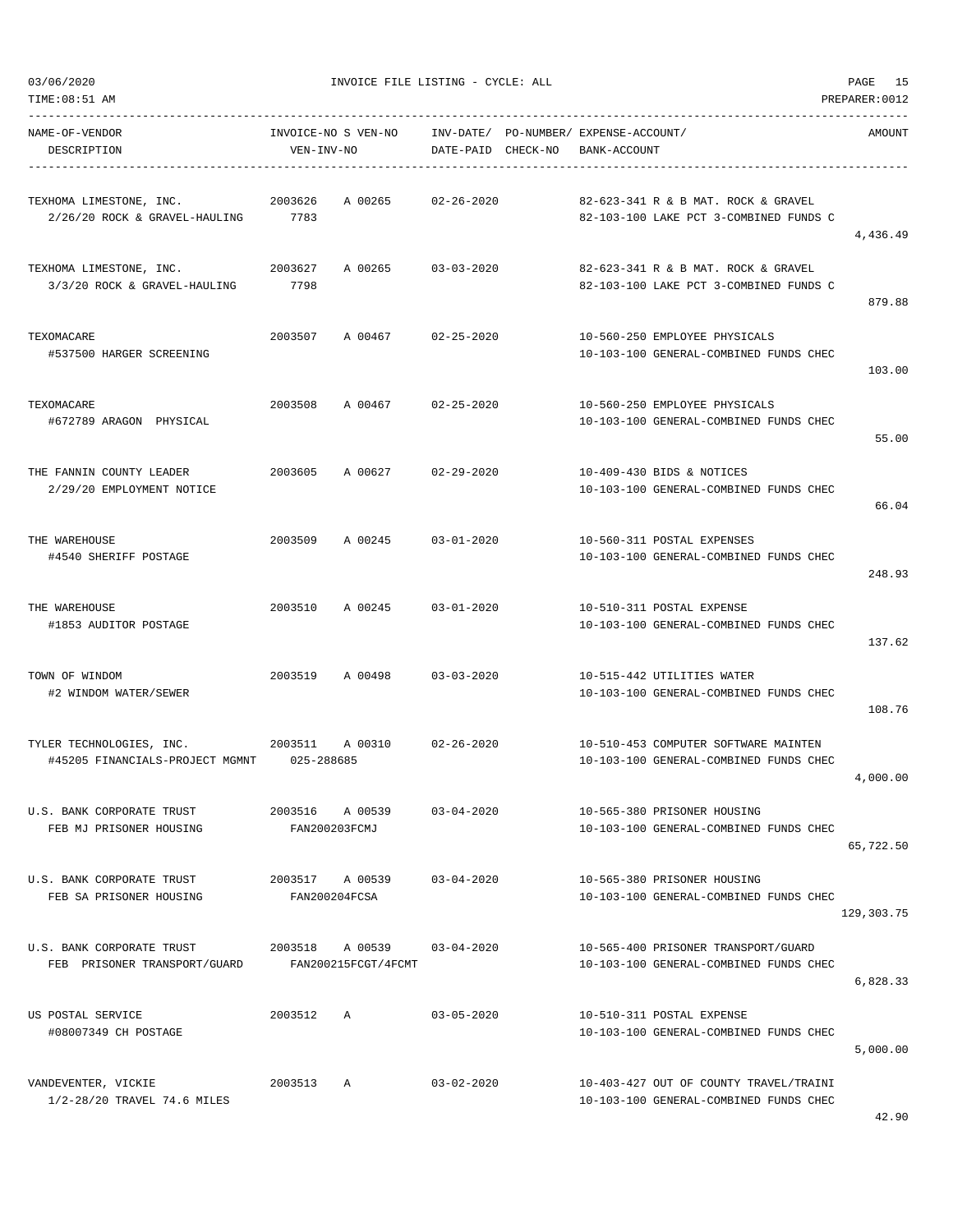| 03/06/2020                      | INVOICE FILE LISTING - CYCLE: ALL |                                       | PAGE<br>16                             |                |
|---------------------------------|-----------------------------------|---------------------------------------|----------------------------------------|----------------|
| TIME:08:51 AM                   |                                   |                                       |                                        | PREPARER: 0012 |
| NAME-OF-VENDOR                  | INVOICE-NO S VEN-NO               | INV-DATE/ PO-NUMBER/ EXPENSE-ACCOUNT/ |                                        | AMOUNT         |
| DESCRIPTION                     | VEN-INV-NO                        | DATE-PAID CHECK-NO BANK-ACCOUNT       |                                        |                |
|                                 |                                   |                                       |                                        |                |
| WEX BANK                        | 2003514<br>A 00104                | $02 - 29 - 2020$                      | 10-560-428 PRISONER TRANSPORT          |                |
| #0496-00-276542-8 TRANSPORT GAS | 64090178                          |                                       | 10-103-100 GENERAL-COMBINED FUNDS CHEC |                |
|                                 |                                   |                                       |                                        | 277.35         |
| WHITE SHED WATER SUPPLY CORP.   | 2003600 A 00447                   | $02 - 25 - 2020$                      | 85-520-442 UTILITIES WATER             |                |
| #856 LAKE FANNIN WATER          |                                   |                                       | 85-103-100 LAKE FANNIN-COMBINED FUNDS  |                |
|                                 |                                   |                                       |                                        | 43.90          |
| WOODSON, MARY ANN CSR, RPR      | 2003606<br>A 00486                | $03 - 05 - 2020$                      | 10-435-434 APPEAL COURT TRANSCRIPTS    |                |
| 3/5/20 APPEALS TRANSCRIPT       |                                   |                                       | 10-103-100 GENERAL-COMBINED FUNDS CHEC |                |
|                                 |                                   |                                       |                                        | 3 047 00       |

3,047.00